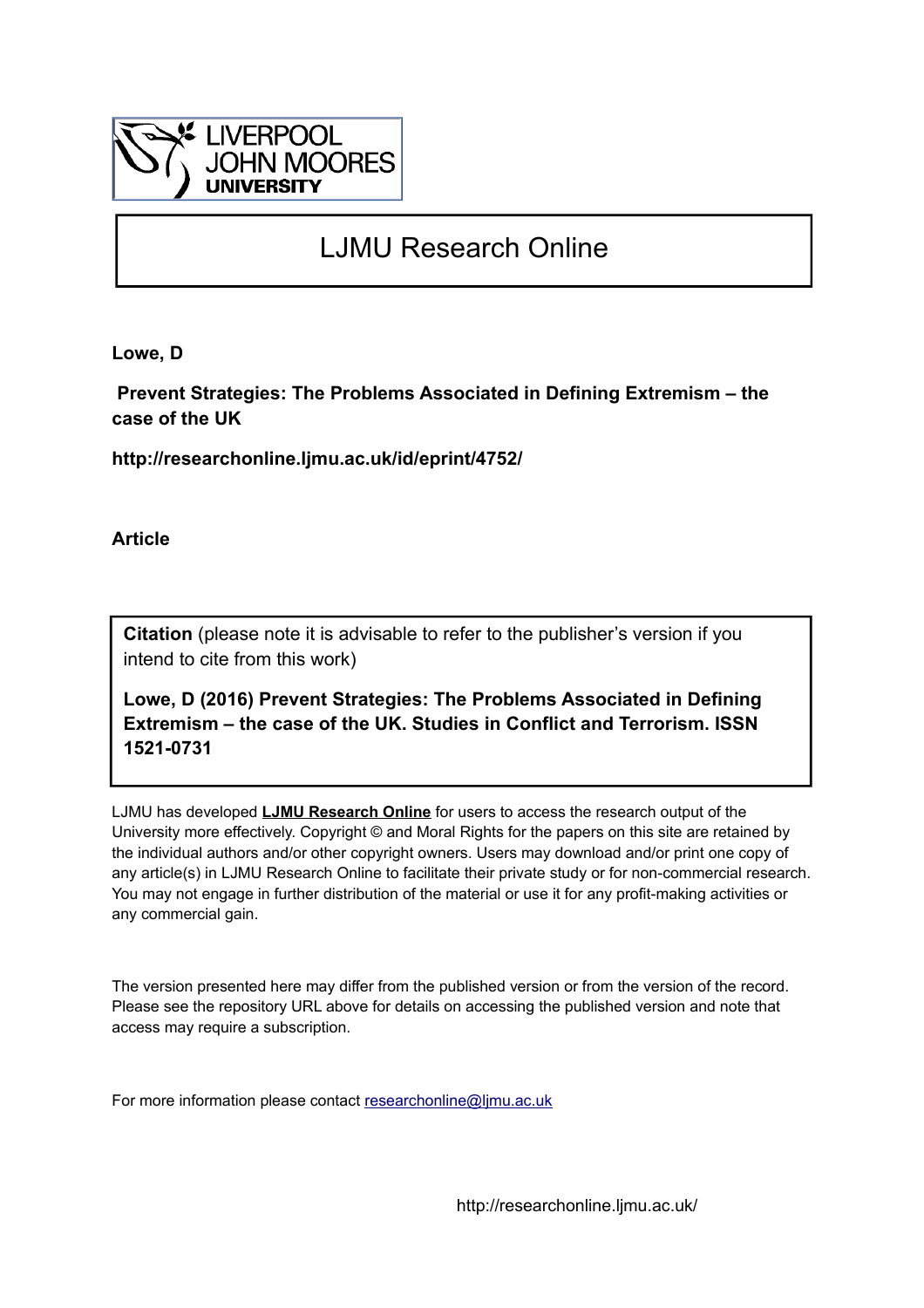#### **Prevent Strategies – Defining Extremism**

# **Prevent Strategies: The Problems Associated in Defining Extremism – The Case of the UK**

#### David Lowe

Liverpool John Moores University Law School Redmonds Building Brownlow Hill Liverpool L35UG Email: [D.Lowe@ljmu.ac.uk](mailto:D.Lowe@ljmu.ac.uk)

#### Abstract

As the UK has placed some of its Prevent strategy on a statutory footing and is proposing to introduce a Counter-Extremism Bill, this article argues that a legal definition of extremism must be carefully drafted to provide legal certainty. The main recommendation is that all forms of violent and non-violent extremism comes under the definition, ensuring it is differentiated from activism. Activism may hold radical views counter to the mainstream opinion, but it is required in liberal democracies as it encourages healthy debate and can prevent the policing of thought in any government strategy or legislation.

#### **Key Words**

Extremism, Activism, Prevent, Islamism, Far-Right

# <sup>1</sup> ACCEPTED MANUSCRIPT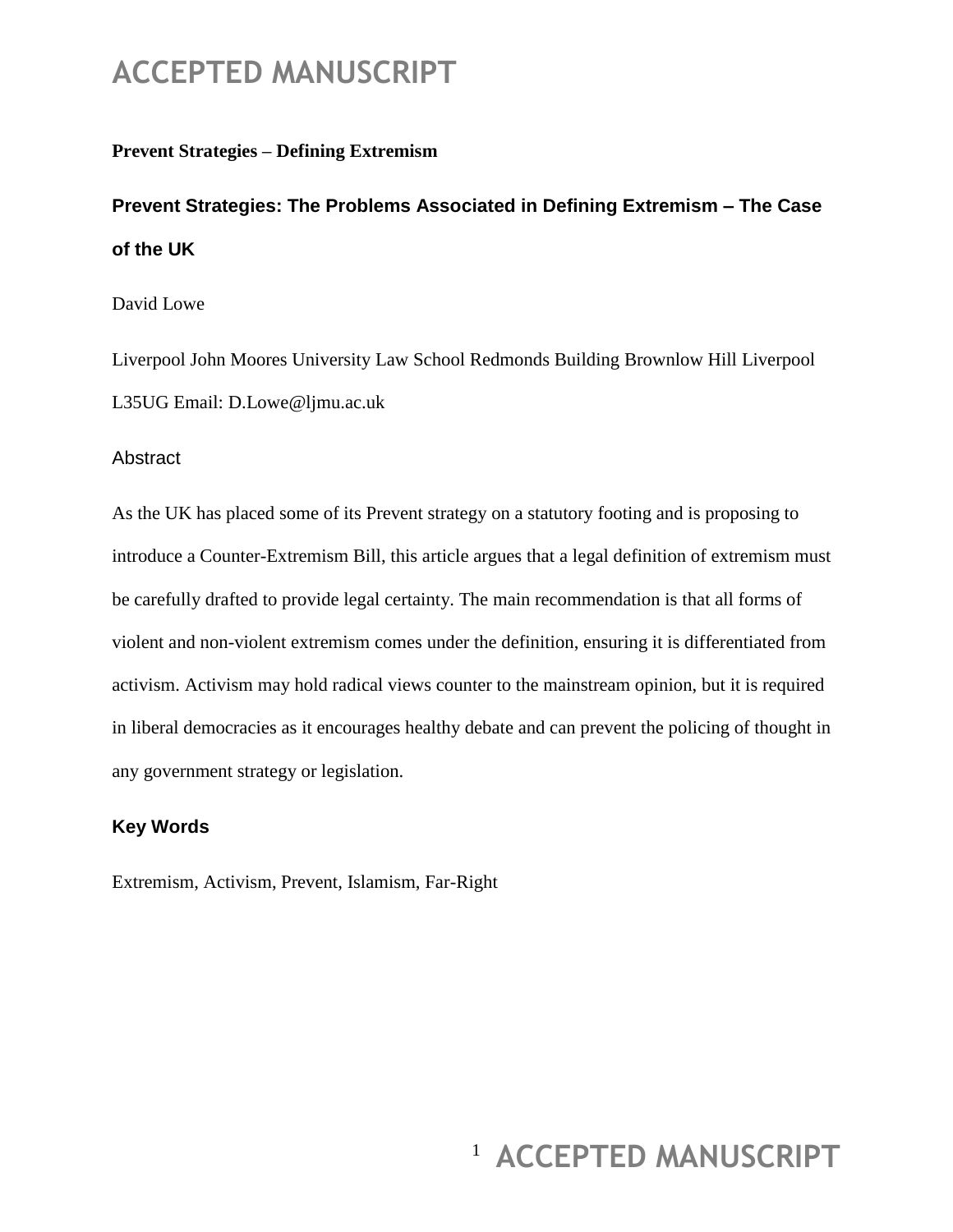#### **Introduction**

Along with other Western liberal democracies, the UK has introduced strategies to prevent vulnerable people from being drawn into terrorism. Initially introduced in 2006 as part of the national terrorism strategy CONTEST, the UK"s Prevent strategy has become bedevilled with controversy and suspicion. Part of the problem is the UK's initial Prevent strategies focused solely on violent Islamist extremism. In doing so it alienated the Muslim community and was seen as another layer of state surveillance on suspect communities. An amended version of the Prevent strategy was introduced in 2011 where all forms of extremism, be it violent or nonviolent, to be considered as potentially influencing people to being drawn into terrorism. Following on from a Counter-Extremism strategy introduced in 2015, under section 26 of the Counter-Terrorism and Security Act 2015, the UK placed a statutory obligation on staff in certain public bodies to prevent people from being drawn into terrorism. This has caused consternation among staff as to what behaviour amounts to extremism and when they should get involved, if at all, in assisting the person they perceive as being drawn into terrorist activity.

One important part of the strategies in bringing about this consternation is the UK"s definition of extremism. Although not a statutory definition, it is the only definition staff under the section 26 obligation and the courts have to work with. This article examines the definition contained in the 2011 Prevent and 2015 Counter-Extremism strategy documents producing a critique of the terms used in the definition, which are subjective, awkward and opaque. As result the current UK definition does not provide sufficient legal certainty. As the UK government is

# <sup>2</sup> ACCEPTED MANUSCRIPT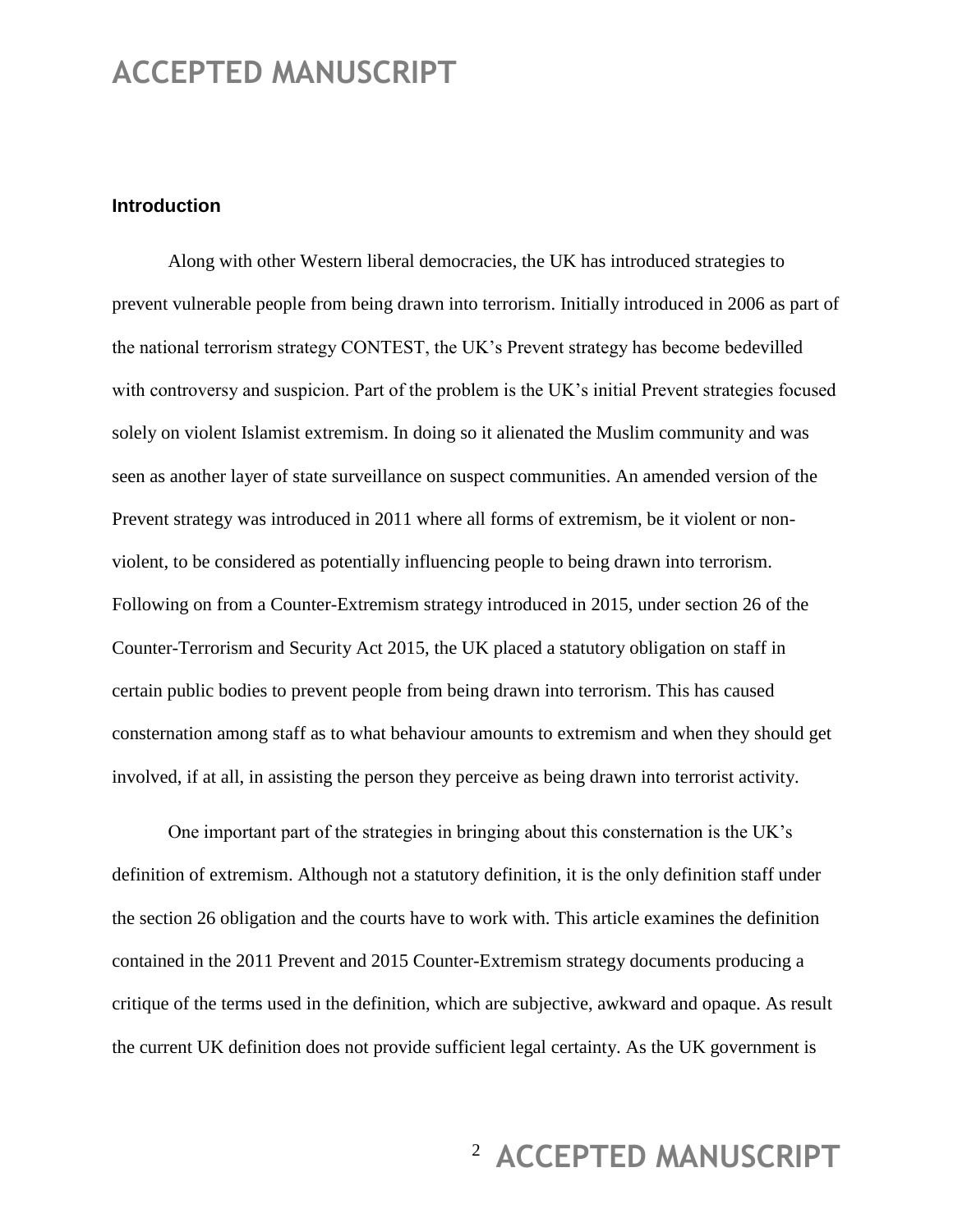looking to introduce legislation related to Prevent activities in the Counter-Extremism Bill during the 2016/17 parliamentary session, it is vitally important a definition of extremism is drafted that does provide sufficient legal certainty. In the analysis of the definition it is submitted that a distinction is drawn between non-violent extremism and activism where it is recommended that all forms of extremism are included in any strategic initiative or legislation related to Prevent work. The article concludes by submitting a suggested definition of extremism that would provide the required legal certainty, ensuring that individuals in society can still express radical views opposing accepted political and social norms without being considered an extremist who is being drawn into terrorism.

#### **Early Prevent Strategies and Violent Islamist Extremism**

Following the killing of the Dutch filmmaker, Theo van Gough and the Madrid bombing in in 2004 and the London bombing in 2005, along with the UK, a number of states introduced Prevent strategies aimed at deterring vulnerable citizens being drawn into terrorism.<sup>1</sup> The aim of Prevent strategies was to introduce programmes to help citizens vulnerable to being drawn towards terrorism at a pre-criminal stage. Following these terrorist incidents the UK developed its first Prevent strategy as a strand of its wider counter-terrorism strategy CONTEST, $^2$  that was made public in 2006.<sup>3</sup> As European states' Prevent strategies were diverse<sup>4</sup> the European Union (EU) Commission attempted to have uniformity among its Member States stating as ideologies were varied and included extremism of different types, Prevent strategies should not focus on one religion and should include non-violent extremism.<sup>5</sup> The importance of this was emphasised by the EU Council who, a few days after the Commission"s report stressed that Prevent policies must not exacerbate division.<sup>6</sup> As most early Prevent strategies, including the UK's, focused on

# <sup>3</sup> ACCEPTED MANUSCRIPT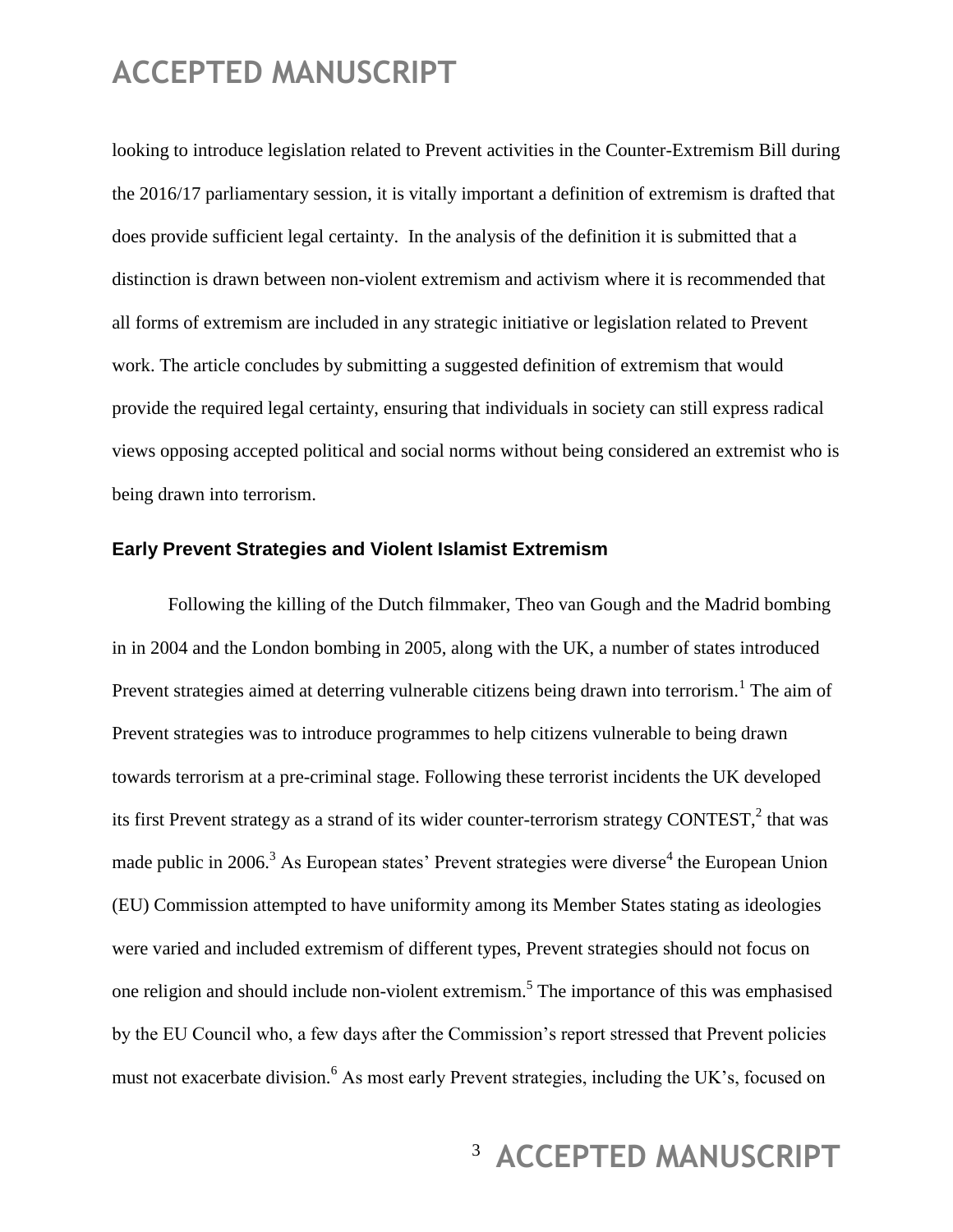violent extremism linked to Islamist ideology,<sup>7</sup> the EU's recommendation got lost. Four years later the EU reinforced the point that radicalisation and extremism is not confined to any particular belief system or political persuasion, it is multifaceted and is not a process that necessarily leads to violence.<sup>8</sup>

Rather than diminish the threat, by linking Prevent to Islamist extremism it caused more problems for a number of states. By stating the principal threat the UK faced emanated from a distorted and unrepresentative interpretation of Islam, the first and later 2008 Prevent strategy focused solely on Islam and the UK's Muslim communities.<sup>9</sup> As a result many Muslims felt alienated by this, seeing Prevent as demonising them and holding all Muslims responsible for terrorism.<sup>10</sup> This created divisiveness within the UK, with many in the Muslim community rejecting the legitimacy of the 2008 Prevent strategy.<sup>11</sup> For Qureshi this approach gave the perception to some in the Muslim community that they are seen as the enemy within.<sup>12</sup> In relation to terrorist activity this is not the first occasion a section of the UK population felt this. During the 1968-1997 Irish Troubles mainland Britain sustained violent Irish Republican terrorist activity<sup>13</sup> during which the 1974 Birmingham bombing resulted in divisiveness where Irish Catholics and British born Catholics of Irish descent were treated as a suspect community.<sup>14</sup>

#### **The UK's 2011 Prevent Strategy: Defining Extremism**

With the previous Prevent strategy being concerned solely with an Islamist ideology this led to the UK government's pre-occupation with a theological basis of radicalism. This was criticised by the House of Commons" Communities and Local Government Committee, who recommended a strengthening of, "…interaction and engagement with society, not only of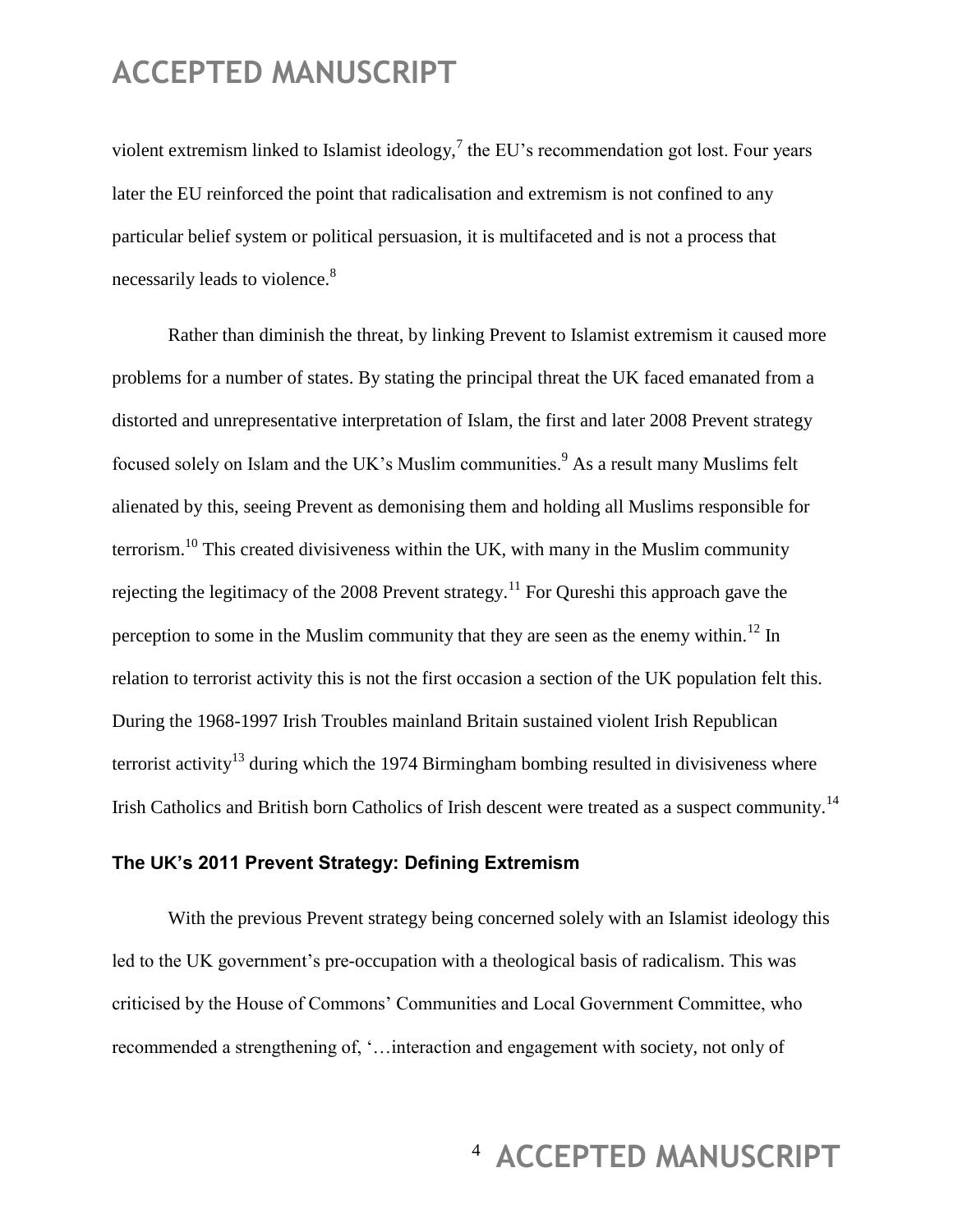Muslims, but of other excluded groups'.<sup>15</sup> Further criticisms of Prevent found it was inherently flawed because it conflated policies of integration and cohesion with counter-terrorism policies making it ineffective in addressing extremism<sup>16</sup> and that Prevent was another layer of spying and surveillance of Muslim communities.<sup>17</sup> In 2010 the UK Coalition Government reviewed Prevent.<sup>18</sup> As a result of the review, and for the focus of this article, the term 'violent extremism' was abandoned and all forms of extremism are to be considered that could draw vulnerable people towards terrorism.<sup>19</sup> The three main objectives underpinning the changes in the 2011 Prevent strategy are:

- 1. Respond to the ideological challenge of terrorism and the threat faced by those who promote it;
- 2. Prevent people from being drawn into terrorism and ensure they are given appropriate advice and support;
- 3. Work with sectors and institutions where there are risks of radicalisation that need to be addressed.<sup>20</sup>

The 2011 Prevent strategy was categorical in saying the relationship between Prevent and Pursue (investigation and disruption of terrorist activity) must be carefully managed as Prevent is not a means for spying or for other covert activity. $2<sup>1</sup>$ 

These changes may have come about due to the EU"s recommendations especially those contained in the 2009 the EU Council"s recommendations, but it is more likely due to the change of government following the 2010 General Election. This General Election divides two distinct

# <sup>5</sup> ACCEPTED MANUSCRIPT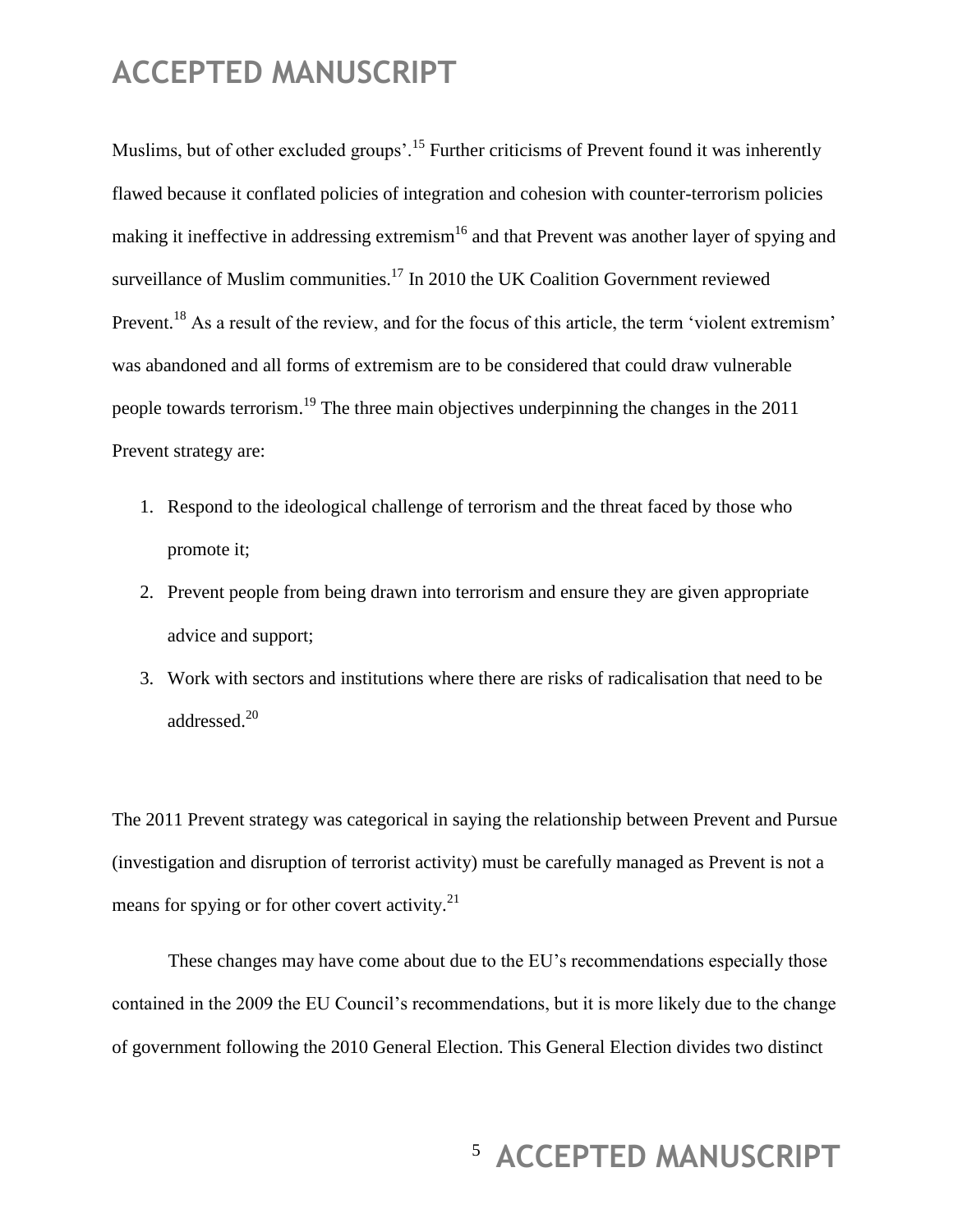phases, pre-2010 where the first Prevent programme introduced by the-then Labour government and the 2011 version introduced by the Coalition (which did not include Labour Party politicians).<sup>22</sup> The 2011 programme is a result of the compromise between the two coalition partners, the Conservatives and Liberal Democrats, as the programme reflects tensions and different perspectives between these two political parties in national government.<sup>23</sup> This could explain the clumsiness seen in definition of extremism in the 2011 programme, which states extremism is:

"…vocal or active opposition to fundamental British values, including democracy, the rule of law, individual liberty and mutual respect and tolerance of different faiths and beliefs. We also include in our definition of extremism calls for the death of members of our armed forces, whether in this country or overseas<sup>, 24</sup>

As will be examined below, some of the phrases in this definition are subjective, awkward and opaque. Although this definition is not in a UK statute, it is the only definition to determine if behaviour and ideologies are extremist. In determining this effectively legal certainty is required. By legal certainty, it is in the context of the legal principle in national and international law which holds that the law must provide those subject to it the ability to regulate their conduct.<sup>25</sup> Not only do staff in relevant public bodies have to apply this definition under a statutory obligation, both the UK"s lower and appeal courts have referred to the definition when determining if a person's behaviour is extremist.<sup>26</sup> As case reports guide many public agencies' actions, the importance of a clearly defined term for extremism cannot be overstated.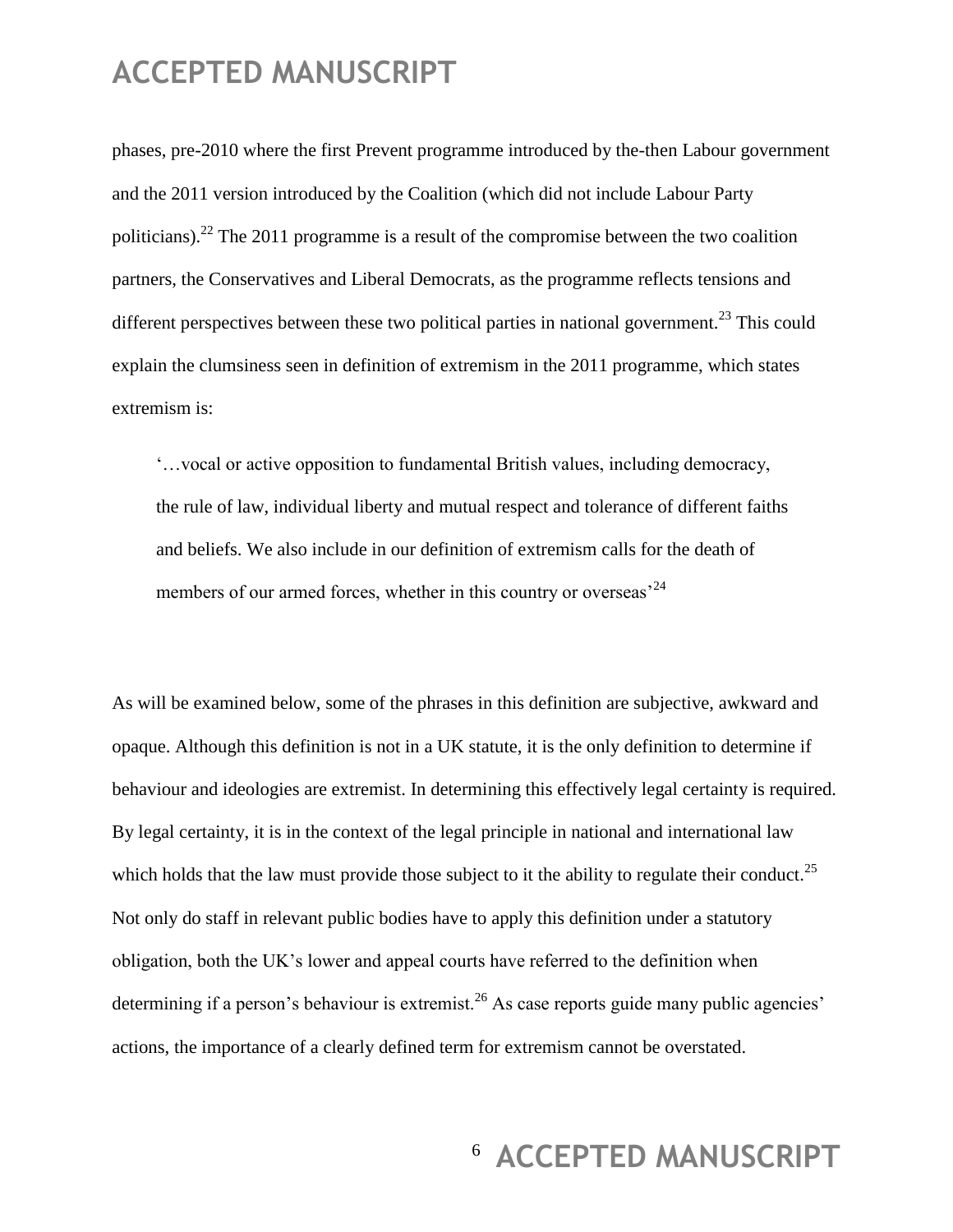#### **Placing Prevent Strategy Obligations on a Statutory Footing**

The UK is the first Western state to legislate certain Prevent obligations. Under section 26 of the Counter-Terrorism and Security Act 2015 staff at specified public bodies now have a statutory duty to prevent vulnerable people being drawn into terrorism. This is causing great consternation to many staff members of the specified bodies listed in Schedule 6 of the Act, $^{27}$ none more so than among staff employed in education. The main concern centres on uncertainty as to what level of behaviour or words expressed needs to be before determining if it is extremist and should be reported to their local Prevent police team. Teachers" fear of falling foul of section 26 has led to some referrals resulting in sensationalist national media coverage, portraying the work carried out by those involved in Prevent in a negative light. Recent examples include a 10 year old boy from Lancashire who wrote in school that he lived in a 'terrorist house',<sup>28</sup> a four year old boy from Luton who mispronounced 'cucumber' saying 'cooker-bomb' and drawing a man cutting something with a knife,  $29$  and on Merseyside an 8 year old boy who after learning of the plight of Syrian refugees said he wanted to fight terrorists.<sup>30</sup> The accelerant resulting in strident opinions decrying Prevent has been the section 26 requirement that authorities take preventative action. This has led to a general misunderstanding and uncertainty by many staff members in the authorities as to their statutory obligation and the primary purpose of Prevent. As a result, the education sector saw the formation of pressure groups such as "Students not Suspects',  $31$  'Educators not Informants',  $32$  and 'Education not Surveillance'.  $33$  The aim of these groups is the repeal of the section 26 requirement placed on education establishments. The National Union of Teachers 2016 annual conference debated this issue. Seeing the statutory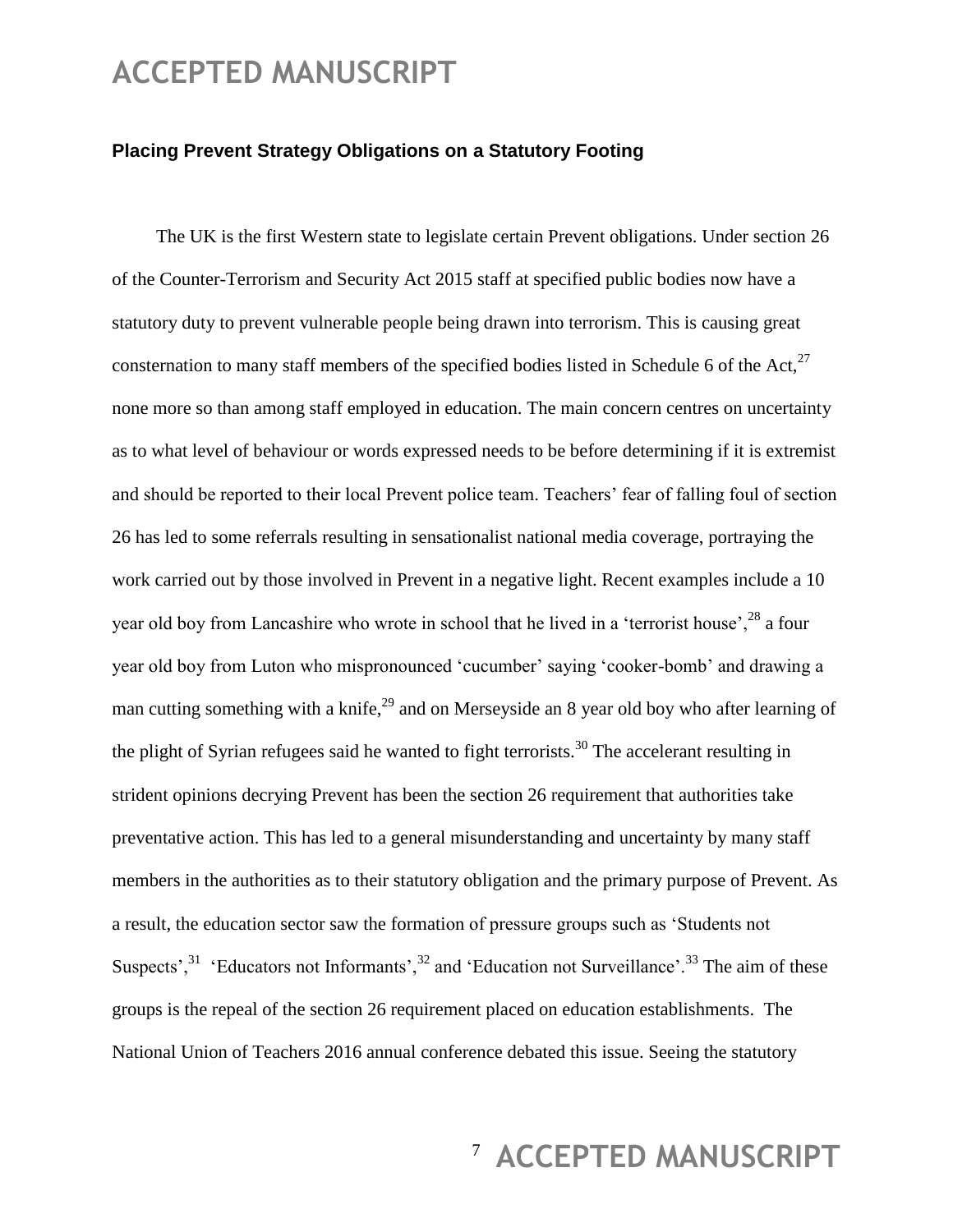obligation as shutting down open debate about topical issues, the teachers perceived Prevent as creating suspicion and confusion. Arguing that Prevent disproportionately targets Muslims, they subsequently voted for the strategy to be withdrawn from schools and colleges.<sup>34</sup>

Similar views relating to UK higher education establishments were reported in the UK media over comments given by Oxford University"s vice-chancellor, Professor Louise Richardson, who was critical of Prevent. She criticised the spread of safe-places where discussion of certain topics is banned in case they cause offence, saying universities are places to demonstrate to students how to confront speech one finds objectionable.<sup>35</sup> Further controversy over Prevent followed with the release of a report by the group Cage in 2016 regarding a model developed by two psychologists, Christopher Dean and Monica Lloyd that has been used as a basis to make the case for a section 26 intervention through the Prevent programme.<sup>36</sup> Following the publication of their research in 2015 that formed the Extremist Risk Guidance 22+ (ERG22) used in Prevent, $37$  the accusation is the report is flawed due it not having an external or wider peer review and is "unscrutinised science" that in Cage"s view permits and legitimises the abuse of individuals and communities.<sup>38</sup> Regarding how ERG22 was used in Prevent to identify individuals vulnerable to being drawn into terrorism, it was not solely an advocacy group"s findings that raised a cause for concern in how this guidance was being applied. In September 2016, the Royal College of Psychiatrists raised a similar issue. They reported the ERG22+ data relating to the guidance should be published and accessible, adding when research is completed it should be published and open to public scrutiny, "…whether its findings are considered positive or negative, unless there are compelling security reasons that prevent this.<sup>39</sup> Both of these reports found their way into the UK media reflecting the criticisms surrounding  $ERG22+<sup>40</sup>$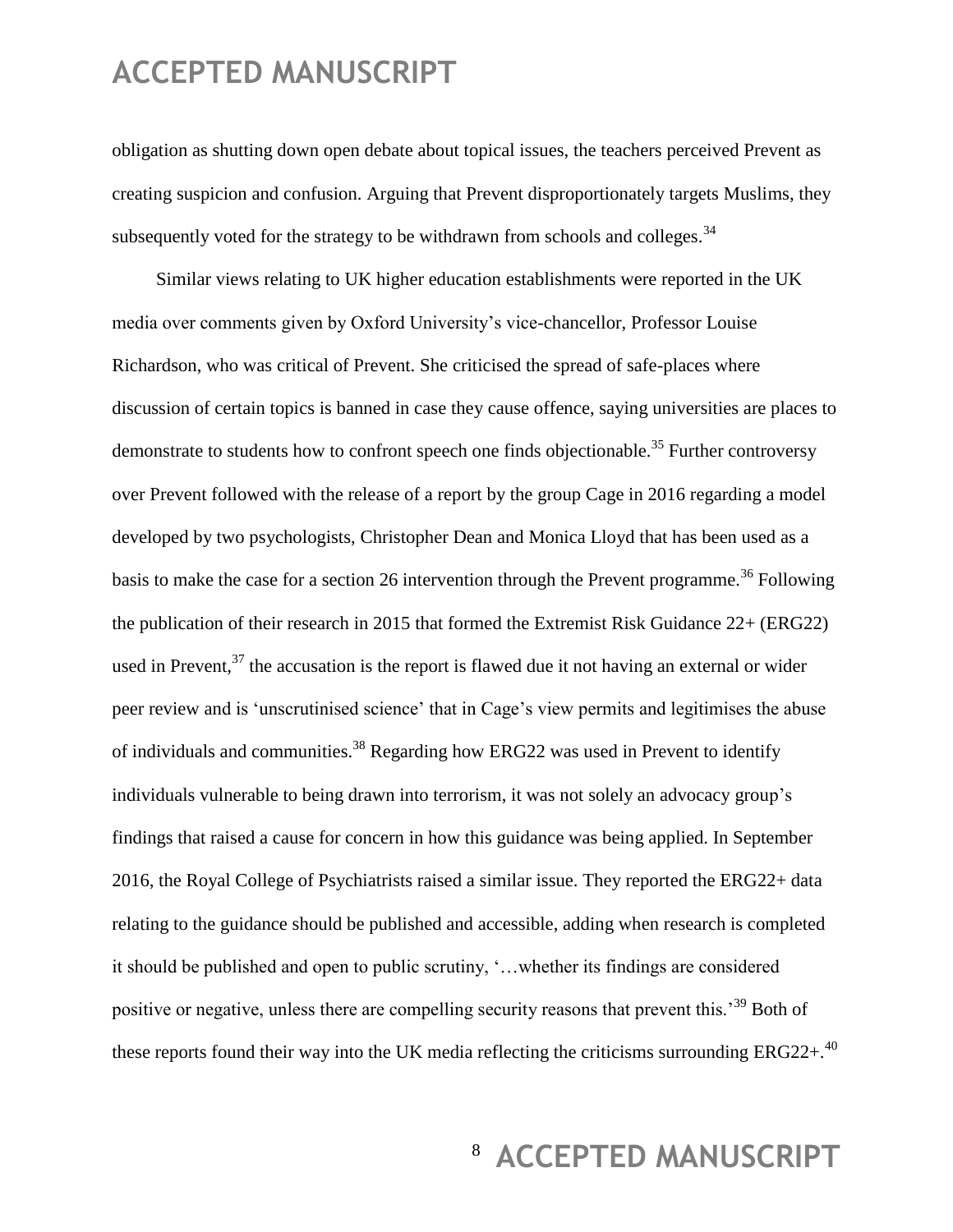As there were 2,311 referrals to Prevent in the year to June 2016 (an increase of 83% on the previous year), $41$  due to suspicions relating to the role Prevent plays in countering terrorism and confusion as to what amounts to a display of extremist behaviour under the programme, it is important there is a clear and precise definition of extremism as the benchmark to guide all work carried out under Prevent.

#### **Fundamental British Values**

Potentially the most controversial, subjective and awkward of the phrases contained in the definition is the term "fundamental British values". Although referring to CONTEST as a whole, Gearson and Rosemont are critical of how the UK has implemented parts of CONTEST, including Prevent, in a pragmatic and reactive way. They say that as a whole CONTEST is suffering because it has not adopted a deeper "joined up" or properly thought-through appreciation of what could and should be done to address the terrorist threat it faces.<sup>42</sup> The rise and influence of the group Islamic State in their self-proclaimed caliphate in Syria/Iraq, $^{43}$  the success of their terrorist cells outside Syria/Iraq and their use of various electronic communications to promote and influence people to join their cause<sup>44</sup> has resulted in many states having to review their counter-terrorism law and strategies. An example of reacting in a pragmatic and reactive way can be seen in the UK government"s Counter-Extremism Strategy published in 2015. In the document"s foreword the-then Prime Minister, David Cameron states the fight against Islamist extremism is, "one of the greatest struggles of our generation" adding that the UK has in the past been too tolerant of intolerance.<sup>45</sup> The Counter-Extremism Strategy contains a variation of the extremism definition in the 2011 Prevent strategy document that does not refer to British values, but 'our fundamental values'.<sup>46</sup> In the 2016 overview of the Counter-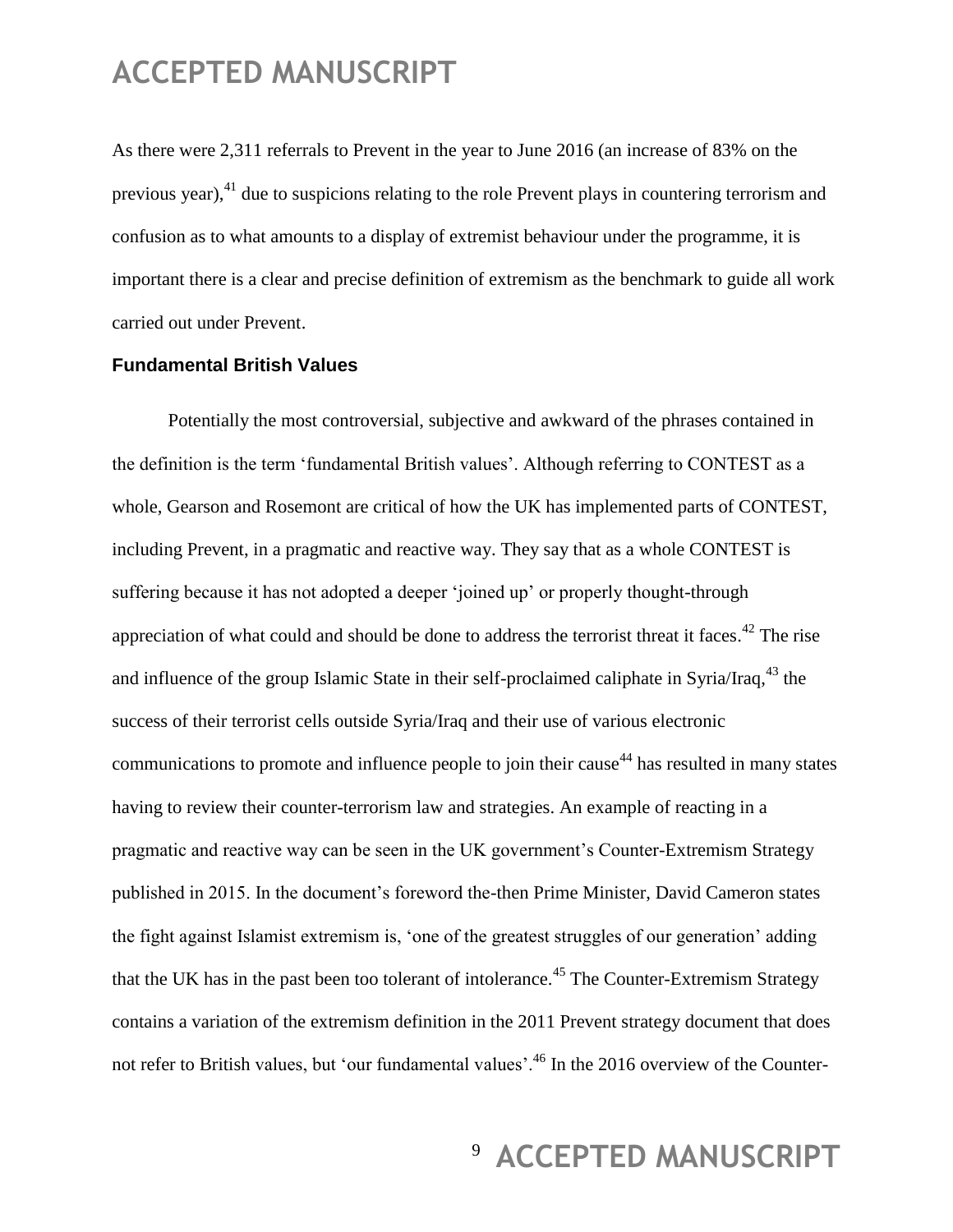Extremism Strategy the definition of extremism reverted to 'fundamental British values'.<sup>47</sup> As the UK government is looking to introduce legislation related to countering extremism, <sup>48</sup> in order to reduce any uncertainty and confusion it is imperative there is consistency and clarification of the terms used in the definition.

This leads to the question, what are fundamental British values? Not only does this phrase immediately discount one of the states that makes up the UK, Northern Ireland, it is purely a subjective term. Due to the diversity of the UK population, what amounts to British values will vary from person to person based on factors such as their geographical location or the community and socio-economic conditions they live in. As stated in the Counter-Extremism Strategy, Britain has been built on a successful multi-racial, multi-faith democracy that is open, diverse and welcoming.<sup>49</sup> With such diversity in its population there will be a diversity of opinions as to what constitutes British values. Another problem is where terrorist ideologies go uncontested and are not exposed to free, open and balanced debate and challenge, it positons these ideologies as inferior and lacking when confronted by 'British values'.<sup>50</sup> Should a person be highly critical of the UK"s foreign policy towards Muslim states in the Middle East, the conflict in Syria or legislation and policies related to targeting certain groups or communities in the UK, this could be perceived as challenging British values. As such, just this phrase can be divisive as such views could potentially be seen as a disassociation from Britishness and, as Martin states, become, "...to be understood as representing a potential problem for the future.<sup>51</sup> The group Cage that supports those detained under terrorism legislation, sees using terms like "British values" as an Orwellian concept that attacks basic rights, saying in relation to the definition of extremism:

# <sup>10</sup> ACCEPTED MANUSCRIPT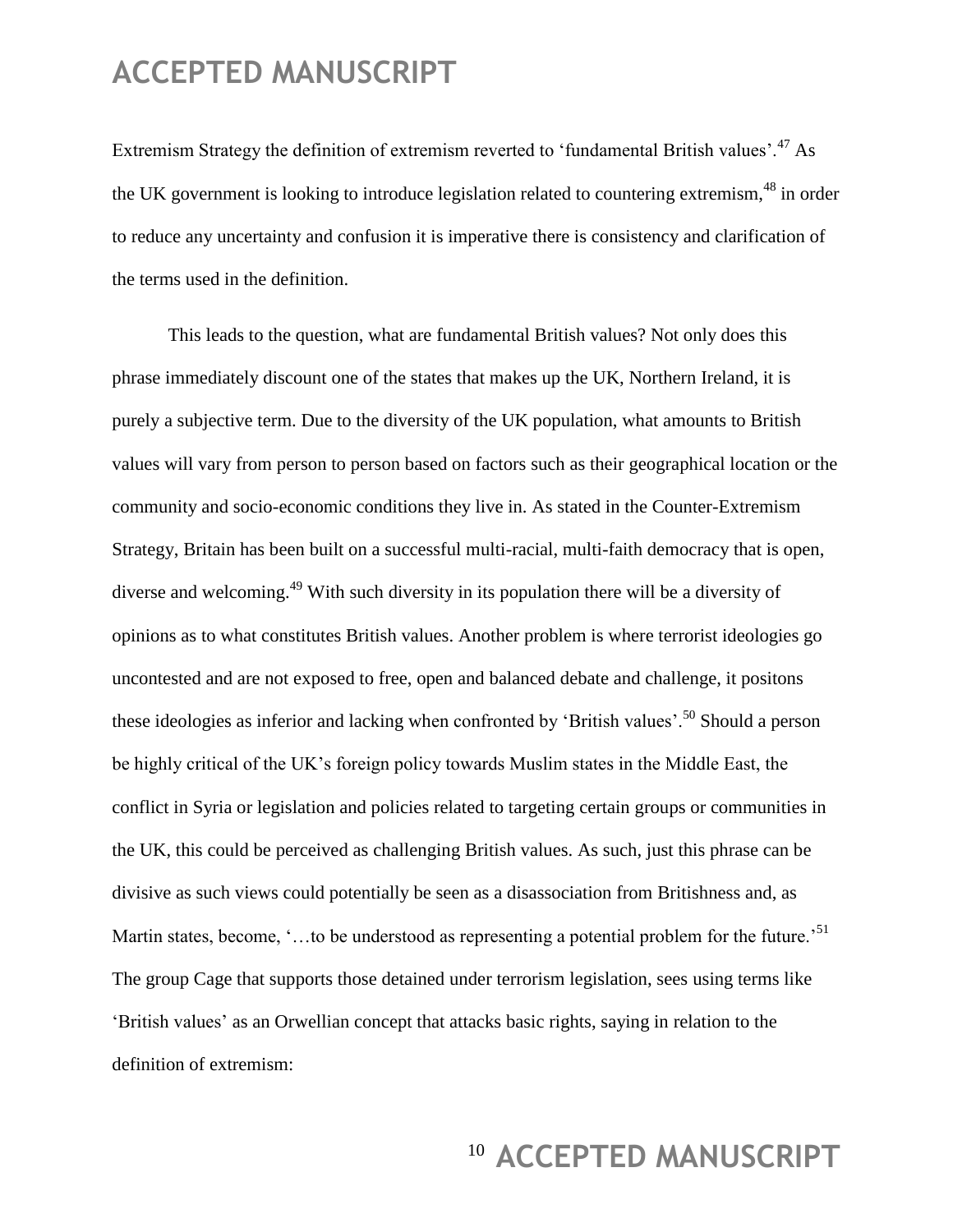""Our values" and "our way of life" is the language of alienation, designed to marginalise particular communities. The [UK] government is perpetuating the very same "us v them" narrative it denounces in its Prevent strategy".  $52$ 

Emphasising 'British values' can be counter-productive as Sedgewick points out where attempts at cohesion will fail if it is underpinned by integration that includes a neo-nationalist cultural agenda as this may increase support for messages that are radical in security terms.<sup>53</sup> Just this one phrase in the definition has the potential to undo both the Prevent and the Counter-Extremism Strategy"s primary objective.

#### **Potential Problems with Rule of Law and Democracy**

The term "rule of law" is one bandied about, certainly by politicians and this is reflected in the UK government's documents related to Prevent and countering extremism,  $54$  but the term may not be as axiomatic as one may first think. For Elliott and Thomas the rule of law is one of the most elusive of constitutional principles where most people agree that it is a good thing while disagreeing as to what it means.<sup>55</sup> They add that:

"…the rule of law is little more than a rhetorical device: someone might seek to add gravitas to their support for or criticism of a given legal provision by saying that it does or does not comply with the rule of law, but that is as far as it goes.<sup>56</sup>

For Loveland the rule of law is not a legal rule, but a moral principle which means different things to different people.<sup>57</sup> Although Tomkins states it is only in legal philosophy that confusion

### <sup>11</sup> ACCEPTED MANUSCRIPT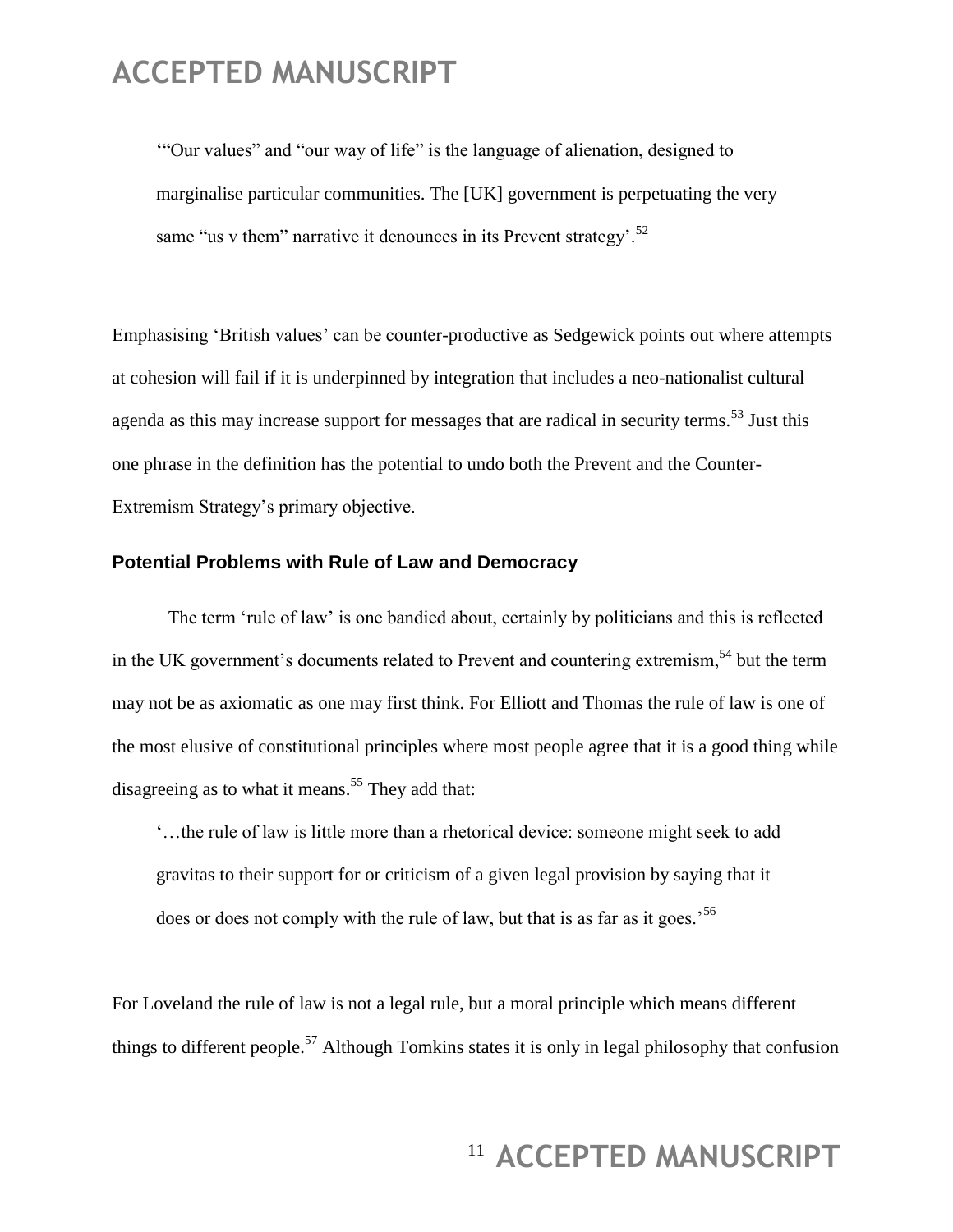arises over the rule of law, he contends that in public law it has a clear meaning where the rule of law provides that the executive cannot do anything without there being a legal authority permitting its actions.<sup>58</sup> It is suggested the public law interpretation is applied to this legal principle as the rule of law not only imposes on citizens that their conduct must be within the parameters of the law, it also imposes on the state a duty that the conduct of its agencies also act within those parameters.

This leads to another contentious issue in the UK"s democracy where the executive is the supreme lawmaker (except in matters of EU law).<sup>59</sup> Democracy is a taken for granted element of the UK constitution and has no single meaning<sup>60</sup> as there are differing conclusions about how democratic the UK actually is. $<sup>61</sup>$  This debate has led to calls for changes to democratic processes</sup> in the UK, including the call for a written constitution that would achieve a special place in the legal system where any changes would be constitutional, not political issues thereby making it more difficult to alter it.<sup>62</sup> Democracy could be defined along the terms of a representative democracy involving the public selecting through elections people who will represent them and make decisions on their behalf,  $63$  as this differentiates a democracy from a theocracy or a dictatorship. Currently debates resulting in a divergence of legal and political reasoning as to what amounts to democracy and the rule of law makes it harder for those employed in authorities to determine if what they are witnessing amounts to a level of extremism where they should take action. As the UK government is looking to have a statutory definition of extremism, as is done with other legal definitions, sub-sections can be added to the section providing explanatory terms to phrases such as rule of law and democracy.

# <sup>12</sup> ACCEPTED MANUSCRIPT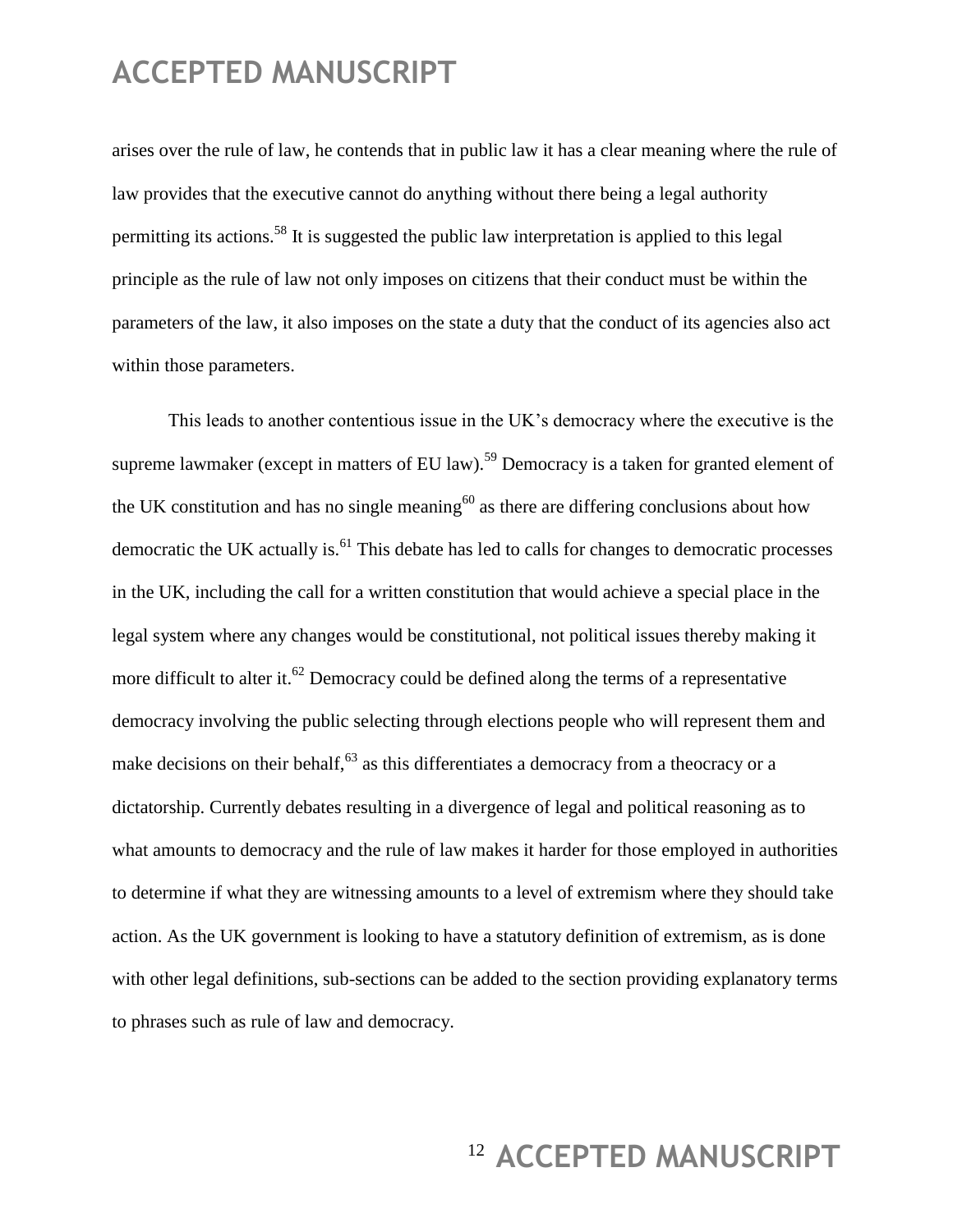#### **The Importance of Differentiating between Non-Violent Extremism and Not-Violent Activism**

In the 2011 Prevent Strategy, HM Government recognised the phrase "violent extremism" was ambiguous and caused confusion adding that as the main aim of Prevent is to prevent people becoming terrorists or *supporting* terrorism, Prevent:

"…will also require challenge to extremist ideologies which can be made to justify terrorism and intervention with some extremists who are moving into terrorism. Prevent is part of the government's much larger toolkit designed to challenge extremism, extremist groups and terrorism<sup>564</sup>

As a result the term 'violent' has been dropped in the definition of extremism. The 2015 Counter-Extremism Strategy provides examples of "non-violent" extremism the UK Government sees as promoting or justifying actions that is contrary to UK values. These range from extremism justifying violence of extremist groups by glorifying their actions, promotes hatred and division, encourages isolation, offers alternative systems of law and rejects the democratic system.<sup>65</sup> In relation to defining what amounts to extremism when preventing people from being drawn into terrorism, along with the feeling of fear this causes, we are entering into an activity of anticipating the unknown. By including in extremist thought that does not directly advocate violence, it edges closer to widening the net of people who can come under the attention of authorities in relation to Prevent and it is a security practice that is concerned with anticipating an uncertain future.<sup>66</sup> If this is not addressed, once more this could result in creating divisiveness with other UK communities as well as deepening existing divisiveness Prevent has caused. It is

# <sup>13</sup> ACCEPTED MANUSCRIPT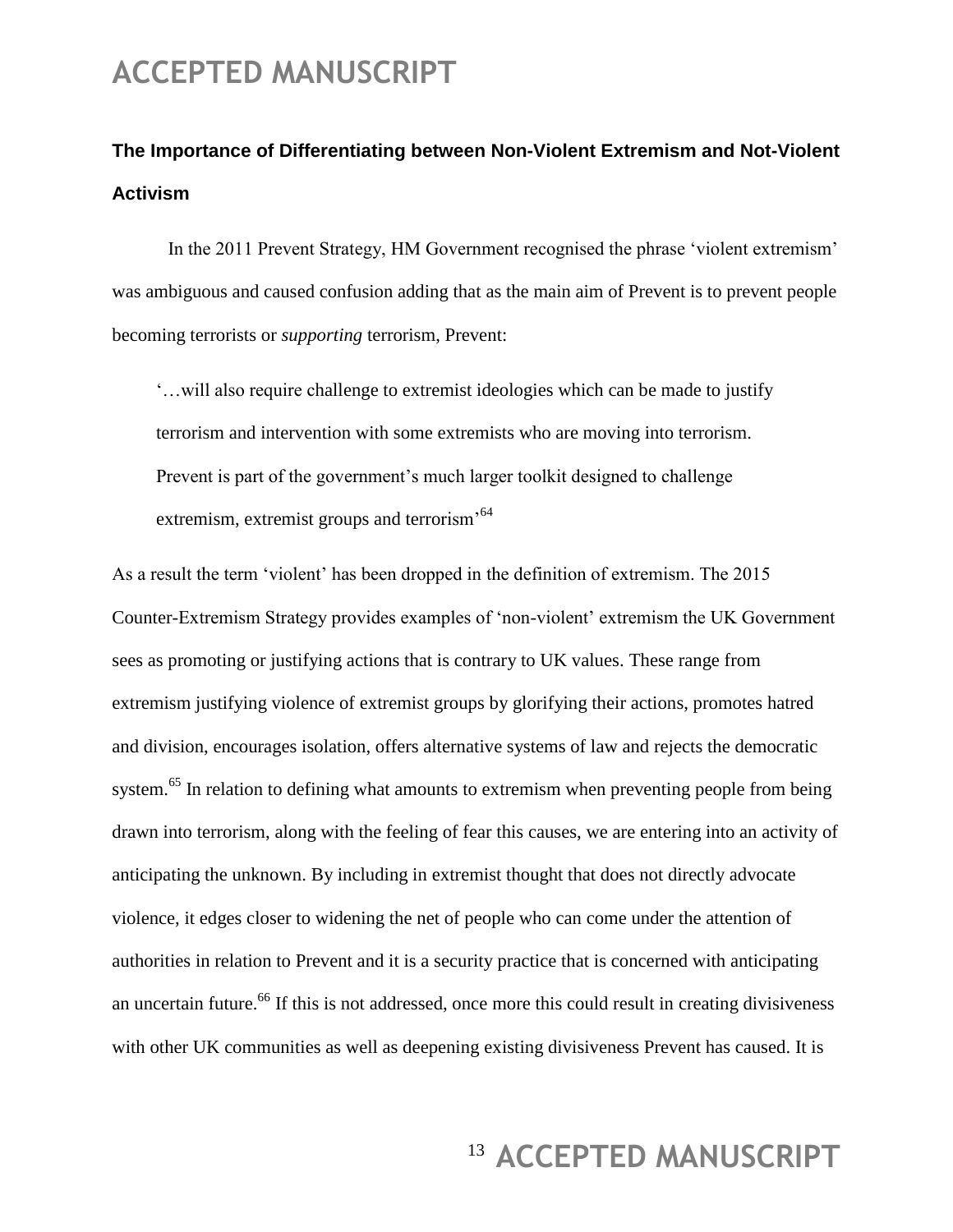important that a clear line is drawn as to where extremist thought goes beyond what is considered to be acceptable norm. This can be achieved by differentiating between non-violent extremism and not-violent activism, where not-violent activism radical views can be held to be acceptable.

In his study on violent and non-violent extremism Schmid sees extremism as a "relational concept". In answering what extremism is he says there needs to be a benchmark between terms such as ordinary, centrist when compared to the extreme fringe. Citing the example of Al Qaeda"s leader al-Zawahiri who disavowed the group Islamic State as "too extreme", Schmid raises the point that those we consider extremists will call others extremist too.<sup>67</sup> In relation to extremist thought parameters have to be established of what is acceptable and what is not. In their study on extremism Bartlett, Birdwell and King point out political and social activism should be encouraged, albeit with certain democratic and pluralist parameters, as some forms of extremism:

"…may represent a social threat if their message involves intolerance or even a longterm threat to the democratic order<sup>'68</sup>

They add some extremist views inciting violence or hatred against others on the basis of religion or race is both a security and social threat to be met with a judicial response.<sup>69</sup>

In determining when such views become a security and a social threat, previous studies on the subject reveal the points to be considered if views pose a threat. Sedgewick states where non-violent extremism supports violence (but does not encourage it), this is a security threat as it is relevant to the terrorists' 'supportive milieu' and wider constituency requiring attention.<sup>70</sup> In

### <sup>14</sup> ACCEPTED MANUSCRIPT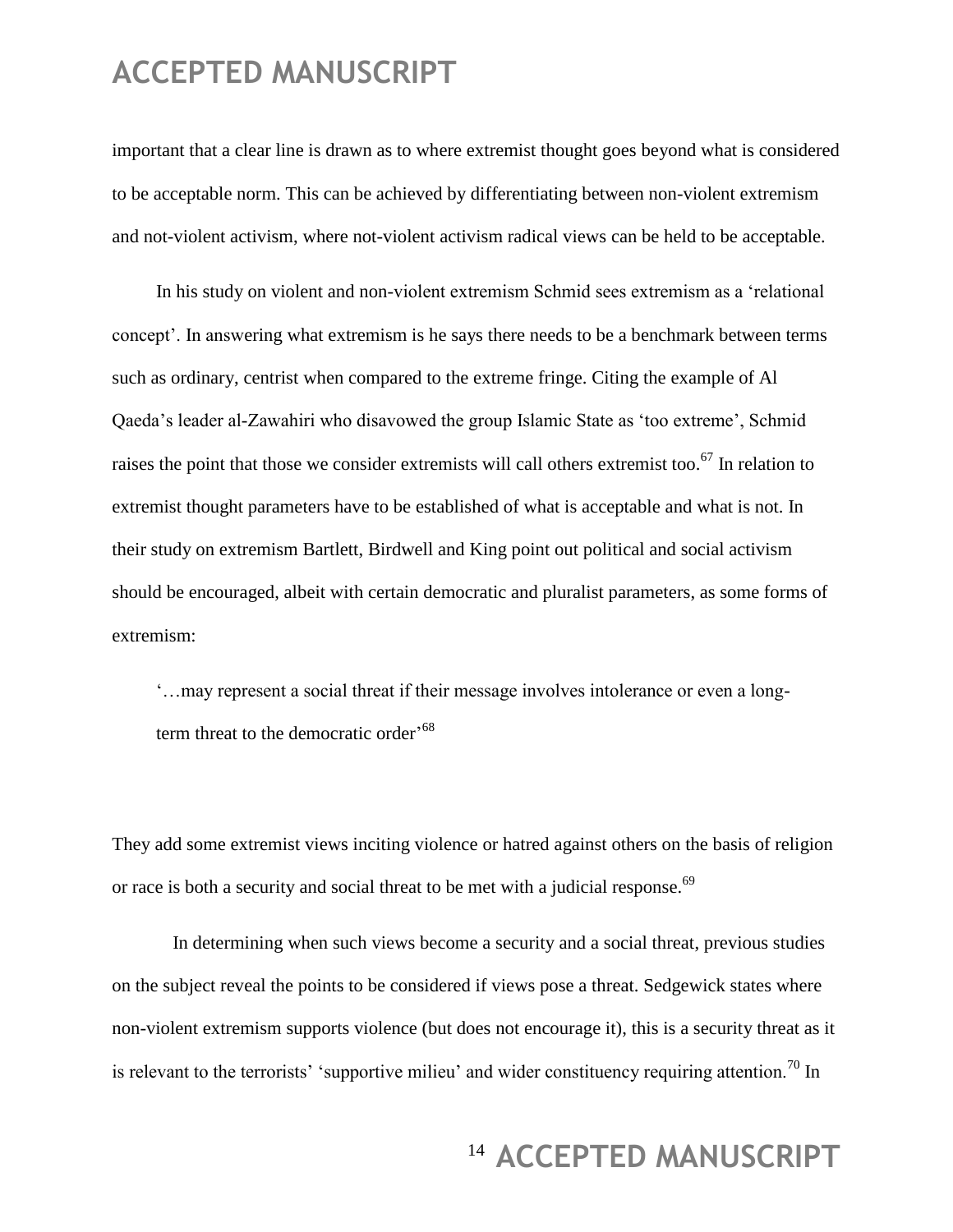relation to the extreme Islamist narrative, the Salafist Sunni interpretation that influences terrorist groups such as Islamic State, the European Commission"s Expert Group examined Salafist groups where they found only one specific interpretation, Salafism Jihadism focuses on the use of violence.<sup>71</sup> While Schmid's in-depth study of Salafism agrees with this point.<sup>72</sup> he adds the non-jihadist variant of Islamism is also incompatible with the core principles of liberaldemocratic societies.<sup>73</sup> In reaching this conclusion Schmid's research found the non-violent Salafist Islamists are not willing to integrate into their host society, have a lack of respect for the constitution and laws of the democratic state where they are residents, no respect for universal human rights (women in particular) and incite others to jihad or glorify terrorists acts.<sup>74</sup> For Schmid:

"…distinguishing between non-violent extremists who use only the "pen" and the "tongue" and violent extremists who use the "gun" and the "bullet", becomes very problematic. Both types of Islamists are both parties to a common agenda as a study of their political programmes makes clear.<sup>75</sup>

This led him to the conclusion that as Islamist extremism is a unitary phenomenon, both nonviolent and violent extremism are 'two sides of the same coin'.<sup>76</sup>

This is not solely applicable to Islamism, this analysis can be applied to the other forms of extremist ideologies. For example, in relation to the extreme far right there are groups in the UK such as National Action (formed 2013) and Britain First (formed 2011) who see themselves as political radicals not extremists. They promote themselves as non-violent organisations, yet actions by their members and those influenced by their narrative suggests otherwise. National

#### <sup>15</sup> ACCEPTED MANUSCRIPT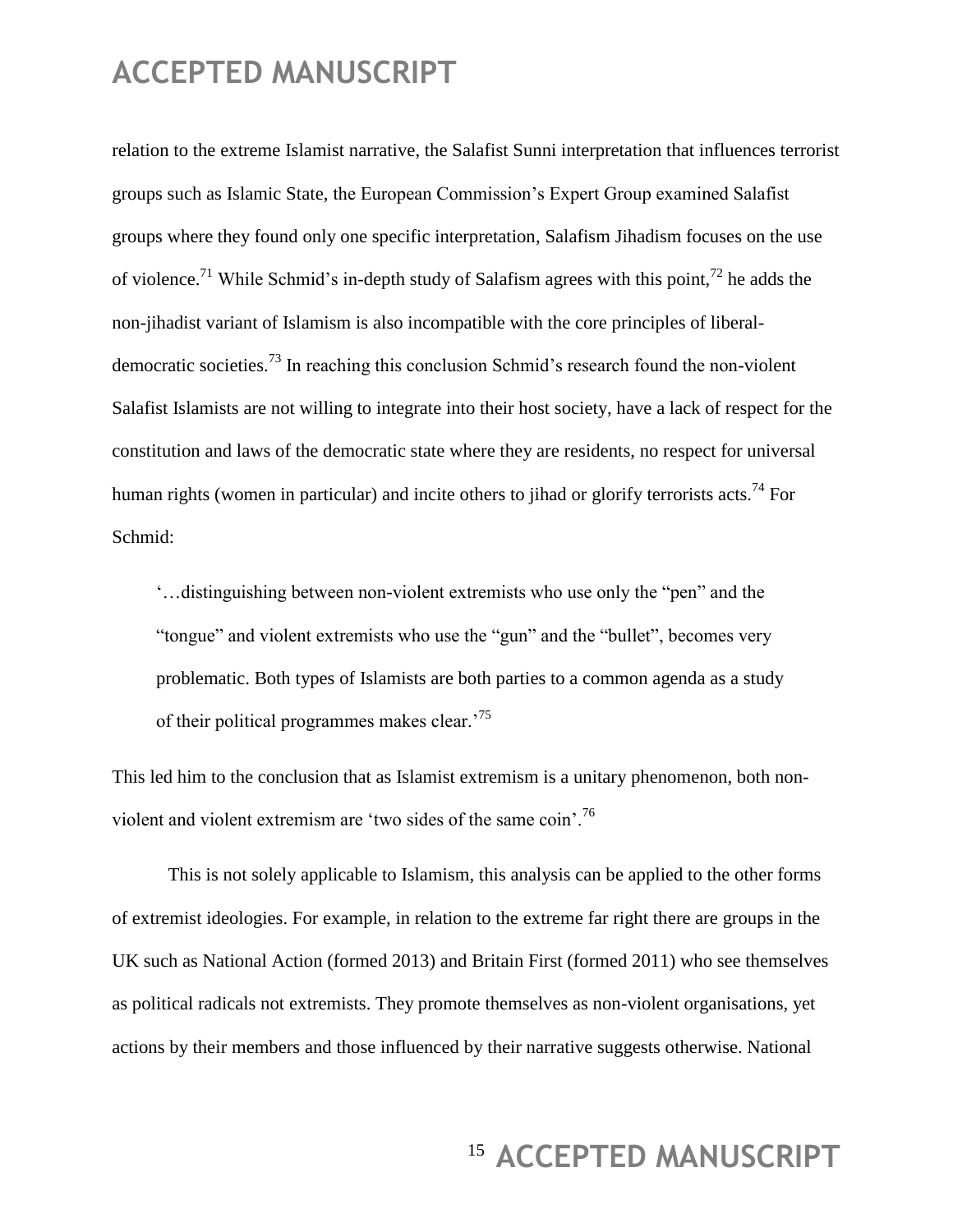Action openly admit they are national socialists following a contemporary version of the Nazi ideology and actively encourage young people to join them.<sup>77</sup> In their statement of what they represent, regarding the use of violence National Action state they:

"…only advocate legal violence, ie through the Law. Our ultimate aim of a white Britain can only ever be achieved through state power and the complicity of state institutions; Police force, Army, Intelligence Services, etc.<sup>78</sup>

However actions by the group"s members contradicts this position. National Action"s website contains phrases such as "gas all traitors" and "fight for your country", which some of its members take literally. Evidence of the latter can be seen in the professionally produced National Action videos where one consistently hears comments by National Action spokesmen inciting and glorifying violence. An example is the video National Action produced in January 2016 filmed in Newcastle and posted on YouTube where the National Action speaker says, "A war is brewing. ... And we fight' and a couple of members then attack a black man who was playing a saxophone.<sup>79</sup> How this self-professed non-violent group's ideology is influencing its members to commit violence is exemplified with the conviction of one of its members, Zack Davies who in June 2015 was convicted of the attempted murder of Dr Bhambra, a Sikh. This was an unprovoked attack on Dr Bhambra who was shopping at a supermarket where Davies attempted to decapitate him. During the attack Davies shouted racist remarks and had with him a National Action flag. When asked by the police why he carried out the attack, Davies said it was because Dr Bhambra was an Asian.<sup>80</sup>

# <sup>16</sup> ACCEPTED MANUSCRIPT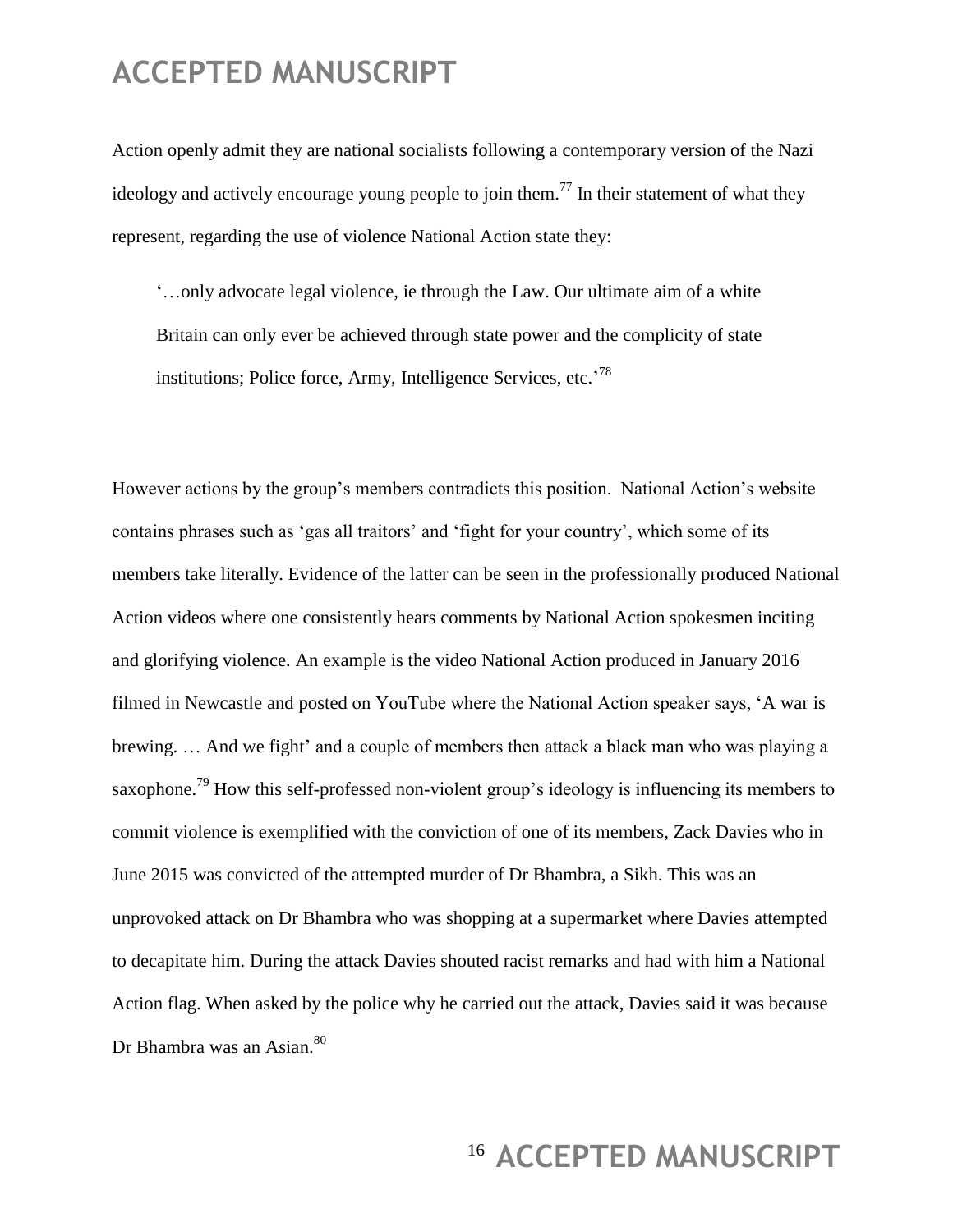The group Britain First professes to not hold a Nazi ideology like that espoused by National Action and its website goes to great lengths to say any person, regardless of their race or religion can join the group saying:

"Britain First is a loyalist movement: This means that if you are loyal to Queen and Country then you are welcome to join our organisation. "Race" does not feature in our policies or outlook in any way. Britain First is home to thousands of patriots from ethnic minorities from all over the world who share our defence of British values and our opposition to global Islamic jihad. The word "racism" was invented by a communist mass murderer, Leon Trotsky, to silence European opposition to "multiculturalism", so we do not recognise the validity of this made-up word.<sup>81</sup>

This group is an extreme far right group who has acquired a para-military image that, runs training camps for its members who receive self-defence training and has pledged to take direct action against Islam.<sup>82</sup> As Britain First organise regular 'Christian Patrols', this questions if people from other religions would be accepted to join this group. Britain First's messages influences individuals to carry out violent acts in its name. An example of this was in June 2016 when Thomas Mair shot and killed Jo Cox, a Labour Party Member of Parliament (MP), shouting "Britain First" as he shot her. Due to the evidence of the influence of extreme far right ideology Mair was under at the time he killed her, the murder trial was dealt with as an act of terrorism.<sup>83</sup> Shortly after Jo Cox's murder another female Labour MP was targeted by a person influenced by extreme far right ideology. John Nimmo, who admitted to being a Nazi, was convicted for making anti-Semitic death threats to Luciana Berger. One tweet said, "watch your back Jewish scum regards your friend the Nazi'. The tweet that caused Berger to fear for her own

### <sup>17</sup> ACCEPTED MANUSCRIPT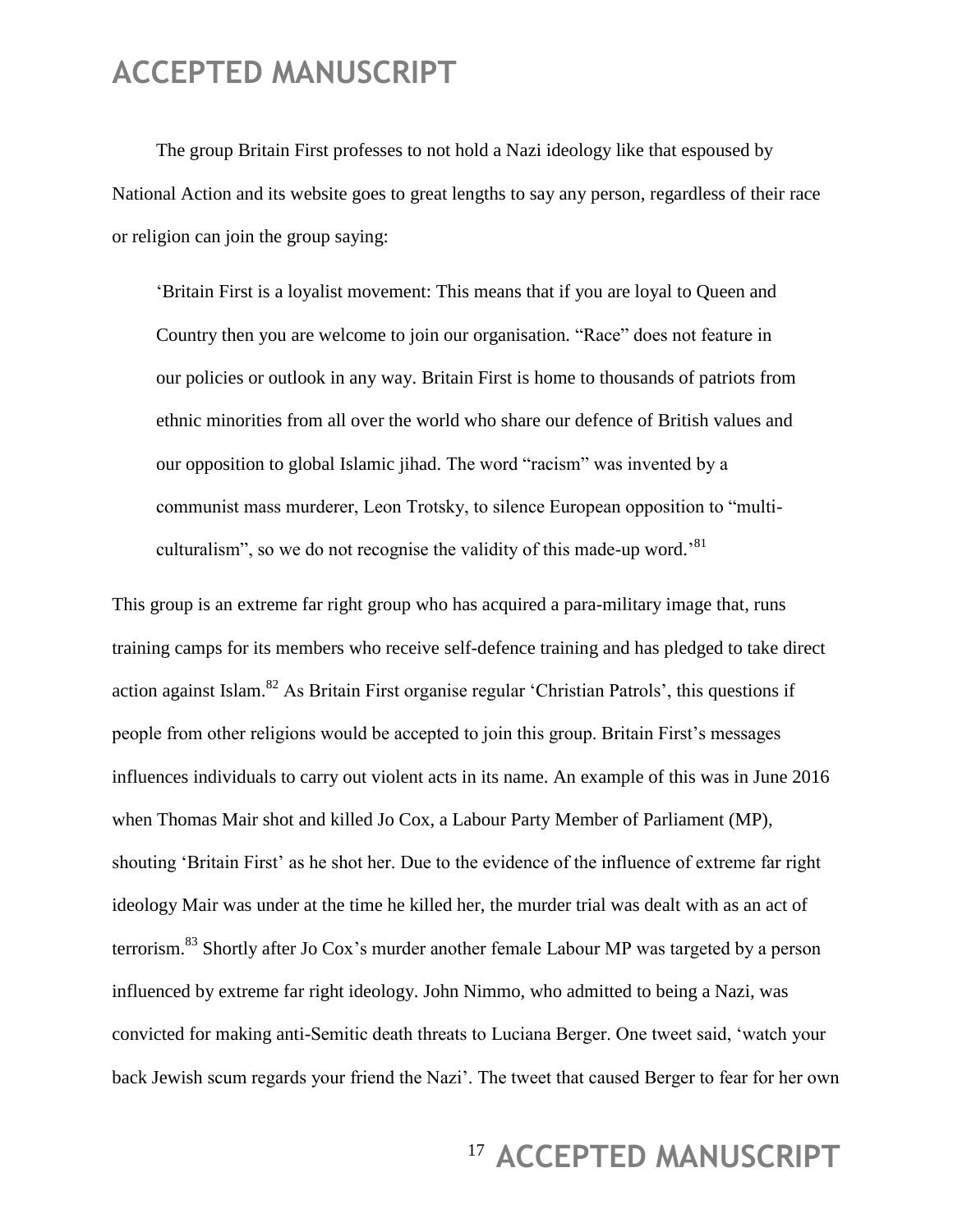safety was one sent three weeks after Jo Cox's murder saying she would 'get it like Jo Cox'. While there was no physical assault, this type of Internet trolling can cause great anxiety in the recipient and Nimmo was convicted of sending malicious communications, which due to the anti-Semitic nature of the correspondence, was classified as a hate crime.<sup>84</sup> The actions from groups like these demonstrate that violent and non-violent extremism are two sides of the same coin.

In Schmid"s study on extremism he reaches a conclusion that is valid in relation to this argument. He sees in countering terrorism, preventing violent extremism is not enough adding:

"…all extremism - Islamist and other – ought to be prevented …Governments should challenge and resist all extremism, whether it is violent or not, whether it is Islamist or not.'85

When analysing what amounts to extremism it is important to differentiate between legitimate political dissent and healthy radicalism, a political activism that society needs to reform and renew itself.<sup>86</sup> As Bartlett, Birdwell and King point out, radical thought that does not lead to violence should be encouraged within certain democratic and pluralist parameters as it can lead to people becoming engaged in political and community activity.<sup>87</sup> To help differentiate between views that are extremist and political activism the term "non-violent" should be replaced by "notviolent". This will confirm that dissenting views of current political, constitutional and legal positon is political activism, an activism that does not glorify or support violent action. As such it differentiates between extremism and activism, where not-violent activism is seen as opposing views (including strident opposing views) where the activist accepts that in a pluralist society

### <sup>18</sup> ACCEPTED MANUSCRIPT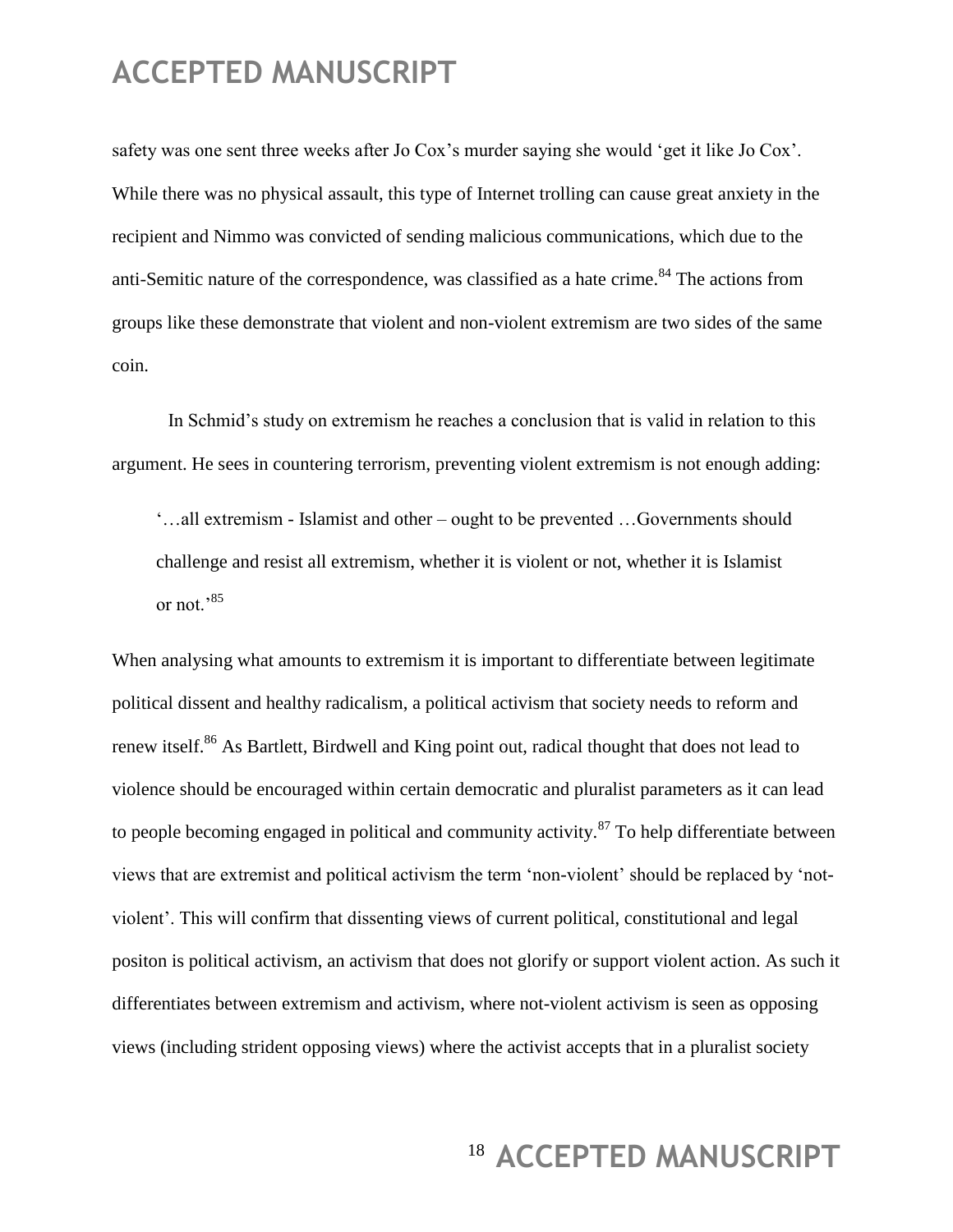change can only be achieved through constitutional principles under the rule of law. In doing so, it will is assist in deciding if a person"s behaviour is activist or extremist. If it is extremist it could trigger a concern they are being drawn towards terrorism. By differentiating between nonviolent extremism and not-violent activism the definition of extremism will be compatible with human rights legislation.

In an example relevant to the UK regarding the difference between activism and extremism is during the Irish Troubles and the actions of John Hume. Hume was the one of the founders and former leader of the political party, the Social Democratic Labour Party, which still has in its constitution that Northern Ireland's six counties come under the governance of the Irish Republic"s Parliament in Dublin. This was also the aim of the Provisional IRA who was carrying out a terrorist conflict with the British government. Although this aim was not achieved, without the efforts of the radical activist John Hume (who accepted a pluralist society where change can be achieved through constitutional principles without the recourse to violence) especially in bringing the Provisionals and its political wing, Sinn Fein to the negotiations with the British government and the loyalists, it is unlikely the Good Friday Agreement that brought about peace in the Province would have been signed.<sup>88</sup> In fact it could be argued without Hume's involvement this terrorist conflict could still be ongoing.

#### **Problems with Non-Violent Extremism's Compatibility with Human Rights Provisions**

In the Queen"s Speech 2016 it was revealed that during the 2016/17 parliamentary session the UK government intends to introduce a Counter-Extremism Bill<sup>89</sup> with the primary

# <sup>19</sup> ACCEPTED MANUSCRIPT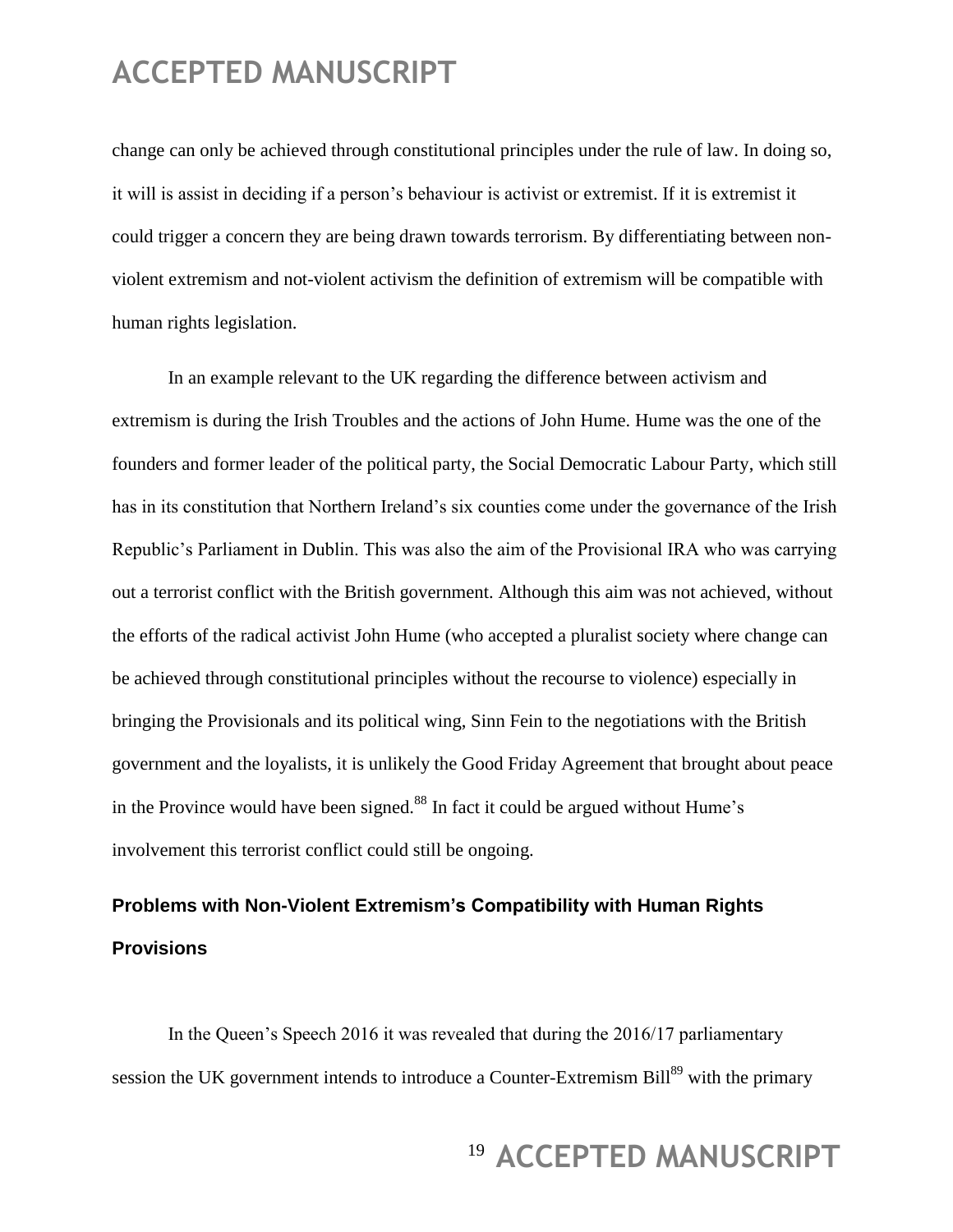aim of the Bill being to help prevent people being drawn into extremism. To achieve this the Bill is expected to include:

- 1. Banning orders for extremist organisation who seek to undermine democracy or use hate speech in public places;
- 2. Disruption orders to restrict people who seek to radicalise young people;
- 3. Powers to close premises where extremists seek to influence others.  $\frac{90}{90}$

In relation to the UK government's previous announcement regarding the introduction of a Counter-Extremism Bill in 2014, in his 2015 report, the UK"s independent reviewer of terrorism legislation, David Anderson raised a number of concerns regarding a Counter-Extremism Bill.<sup>91</sup> In addition to issues related to the civil orders the UK government indicated will be in the Bill (which are the same as those announced in the 2016 version of the Bill), Anderson has concerns if a legal definition on non-violent extremism would be consistent with the European Convention on Human Rights (ECHR) in relation to the right to freedom of expression<sup>92</sup> and the right to freedom of thought conscience and religion.<sup>93</sup> He expanded on this point in his evidence to the UK Parliament's Joint Committee on Human Rights in 2016 when he said the UK is:

"…a democracy founded on principles of human rights … and it seems to me absolutely essential that among those are freedom of conscience … a freedom to express your religion, but that is subject to the rights and freedoms of others'.<sup>94</sup>

Similar concerns have been expressed by pressure groups. While the counter-extremist Quilliam Group acknowledges the safeguarding of children and young persons from extremist preachers

# <sup>20</sup> ACCEPTED MANUSCRIPT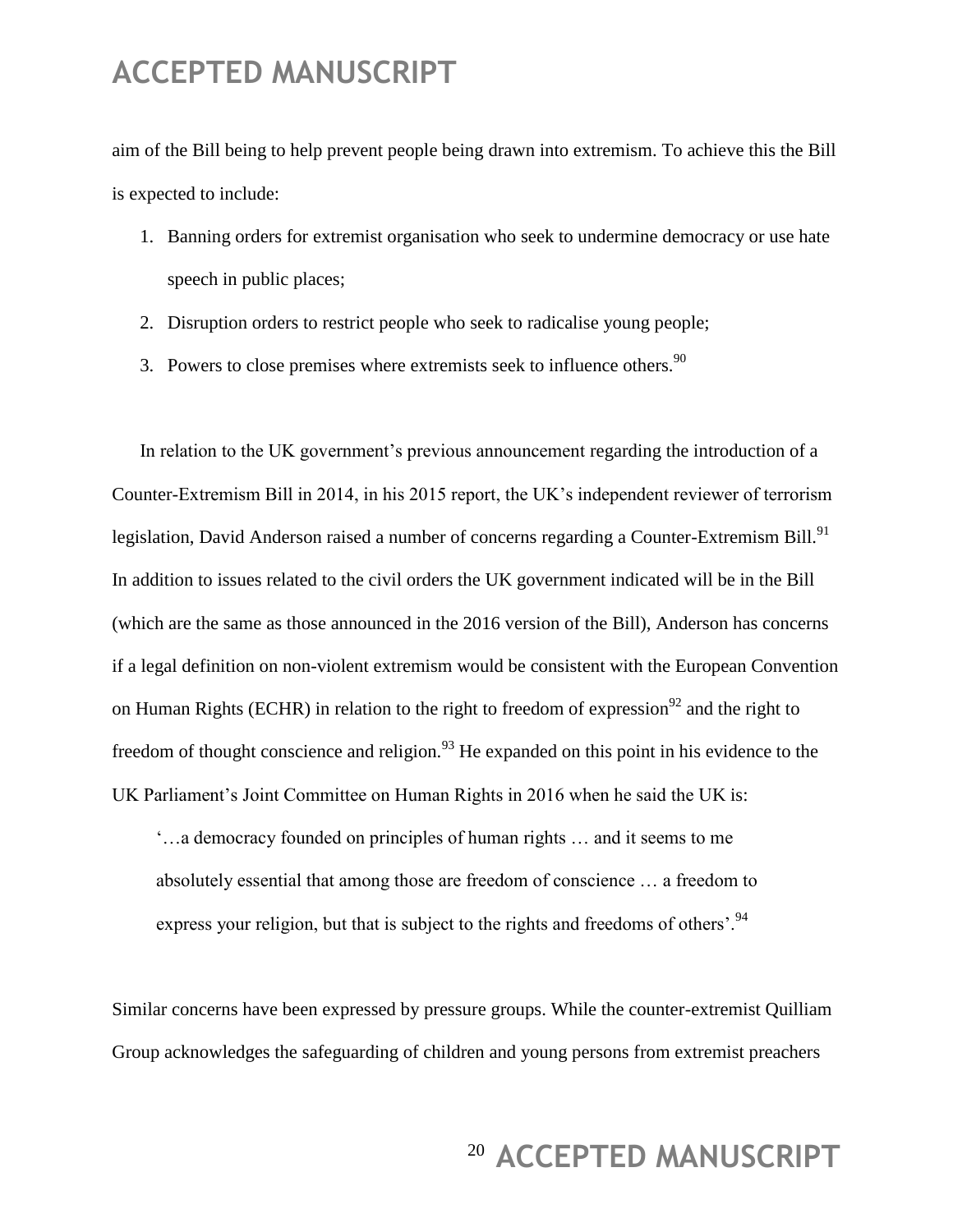and teachers as being sensible and long overdue, the group have concerns over the potential criminalisation of thought, saying that banning viewpoints:

"…creates a "forbidden fruit" syndrome, where charismatic recruiters can sweep in and draw up hatred'. $95$ 

Cage sees the policing of thought and belief systems as an Orwellian concept that attacks basic rights, saying in relation to the definition of extremism:

""Our values" and "our way of life" is the language of alienation, designed to marginalise particular communities. The [UK] government is perpetuating the very same "us v them" narrative it denounces in its Prevent strategy'.<sup>96</sup>

Regardless of their respective positons in relation to terrorism issues, there is credibility in their concern over the impact the definition of extremism and related provisions contained in the Bill will have on the freedom of expression and thought. Under the Human Rights Act 1998 not only must UK legislation be compatible with the ECHR, but public bodies must also act in a manner compatible with the ECHR. $97$  As Bartlett, Birdwell and King's study reveals, it is possible for people to read radical texts, be strongly opposed to western foreign policy, believe in Sharia law or hold nationalist views without supporting or glorifying violence in achieving the aims of these views.<sup>98</sup> Assessments as to whether views or beliefs are extremist or activist can be made by examining if they respect constitutional principles, respect universal human rights and respect for a pluralist society where changes can only be achieved through these processes and principles. As seen in the Court of Appeal decision in *Redmond-Bate v DPP*<sup>99</sup> where it was held that

### <sup>21</sup> ACCEPTED MANUSCRIPT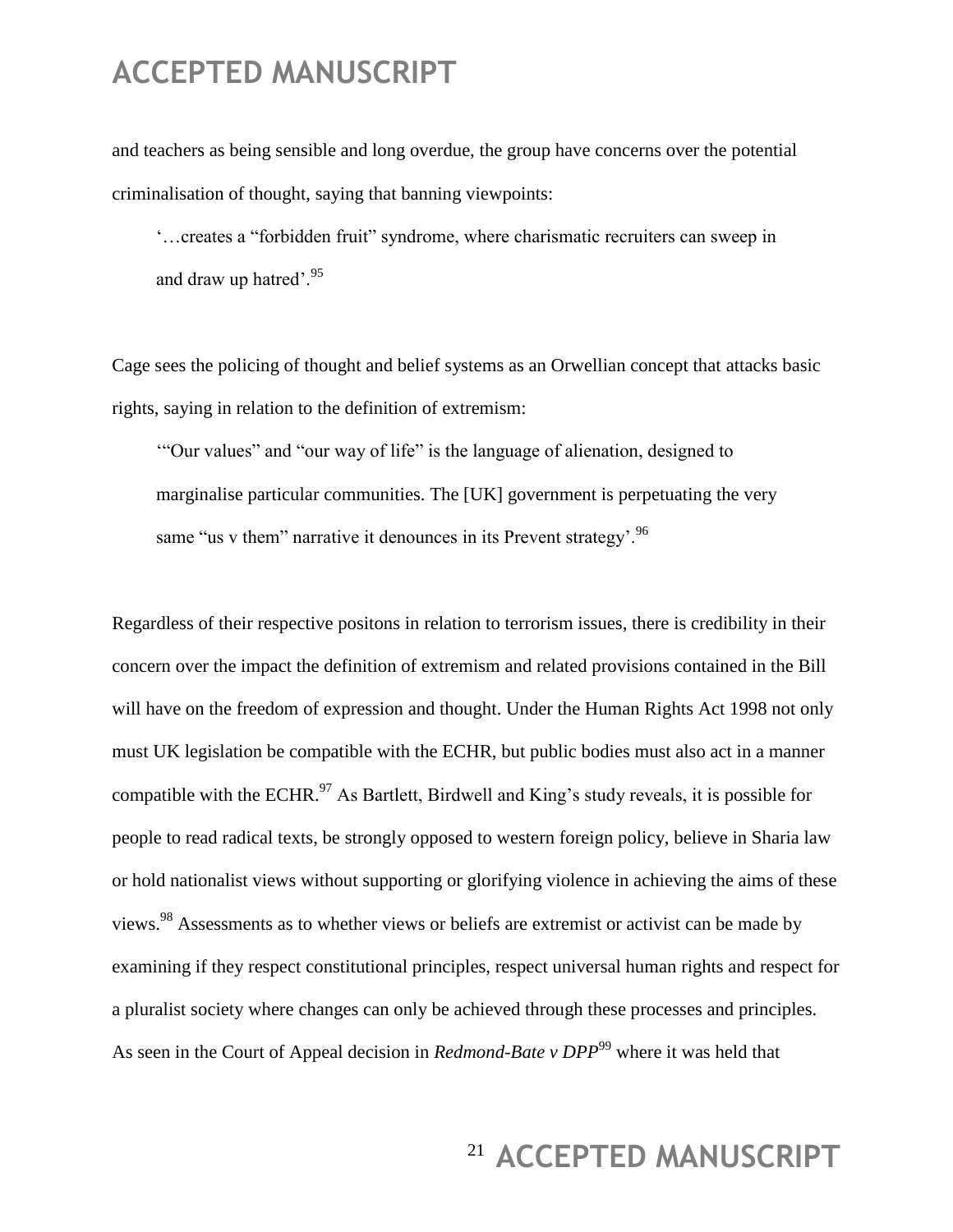freedom only to speak inoffensively is not worth having, these principles are ones UK courts will defend.

The courts role will be crucial to ensure rights are protected. As both freedom of thought, conscience and religion, and, freedom of expression are qualified rights state agencies can only interfere with them under an act prescribed by law when it is necessary to do so in a democratic society. The conditions when state agencies can do this is limited to certain conditions including preventing or detecting crime, or protecting the rights and freedoms of others. Regarding freedom of expression the state can also interfere with the right when it is in the interests of national security. The state can only apply these conditions when it is proportionate and necessary to do so. The judicial review process under the Human Rights Act  $1998^{100}$  (that incorporated the ECHR into UK law) will provide an important safeguard to protecting these rights in relation to activist views, thereby preventing any abuses by state agencies. As seen in in *Redmond-Bate*, UK courts take the role of protecting citizens" rights seriously. What is essential for all concerned parties is an acceptance of the requirement to balance the interests of national security with the protection of rights. Parity between these two interests is essential. It is just as important the state has the ability to protect its citizens from a distorted, extremist narrative espoused by extremist groups designed to recruit or influence individuals to their cause, as it is for citizens to have the ability to openly denounce government actions and polices or to criticise others" opinions or beliefs because this is a constitutional principle in a free society. It should be the duty of those in positions of authority to question with an individual the circumstances and credence of extreme views. If left unchallenged, this is the seed that can germinate in an individual being drawn towards terrorist activity.

# <sup>22</sup> ACCEPTED MANUSCRIPT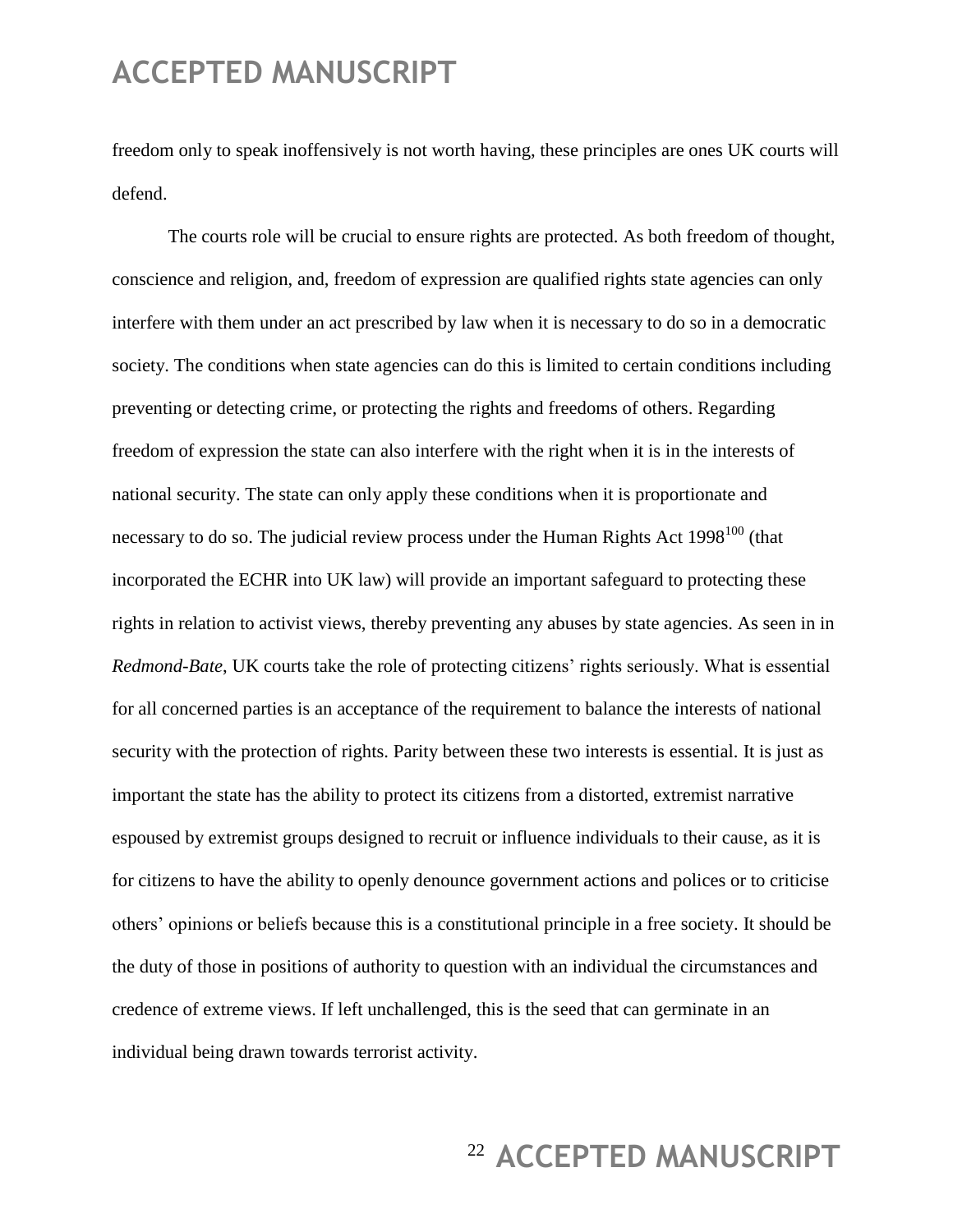#### **Suggested Definition of Extremism**

Following the points raised here and in order to ensure legal certainty as well as minimising subjectivity and opaqueness, a suggested definition of extremism is:

"Extremism, be it through violent or non-violent means, is a vocal or active opposition to the United Kingdom"s constitutional principles, the legal principle of the rule of law and the existence of a pluralist society that is manifested by advocating an intolerance of an individual"s rights and freedoms, and, different faiths and beliefs that encourages discord in society'

This definition can be included as an amendment to the 2011 prevent Strategy and the 2015 Counter-Extremism strategy as it will currently assist the judiciary and staff in the statutory bodies under section 26 of the Counter-Terrorism and Security Act in determining if a person"s behaviour is that of an extremist or an activist. At the time of writing, as the Counter-Extremism Bill is still in the consultation period and has yet to be published, now is the time for serious consideration be given to the drafting of a definition of extremism. It is important the definition is clear, providing legal certainty and is compliant with the requirements of the ECHR as it will underpin the provisions and powers granted to relevant public bodies contained in the Bill.

Sub-sections to the section providing the extremism definition in the Bill should be added clarifying what is meant by constitutional principles, rule of law and pluralist society. As the UK government has done with other statutes such as the Police and Criminal Evidence Act 1984 and the Regulation of Investigatory Powers Act 2000, it can issue a Codes of Practice to assist those with obligations under the Counter-Extremism Bill with a wider understanding of the terms

### <sup>23</sup> ACCEPTED MANUSCRIPT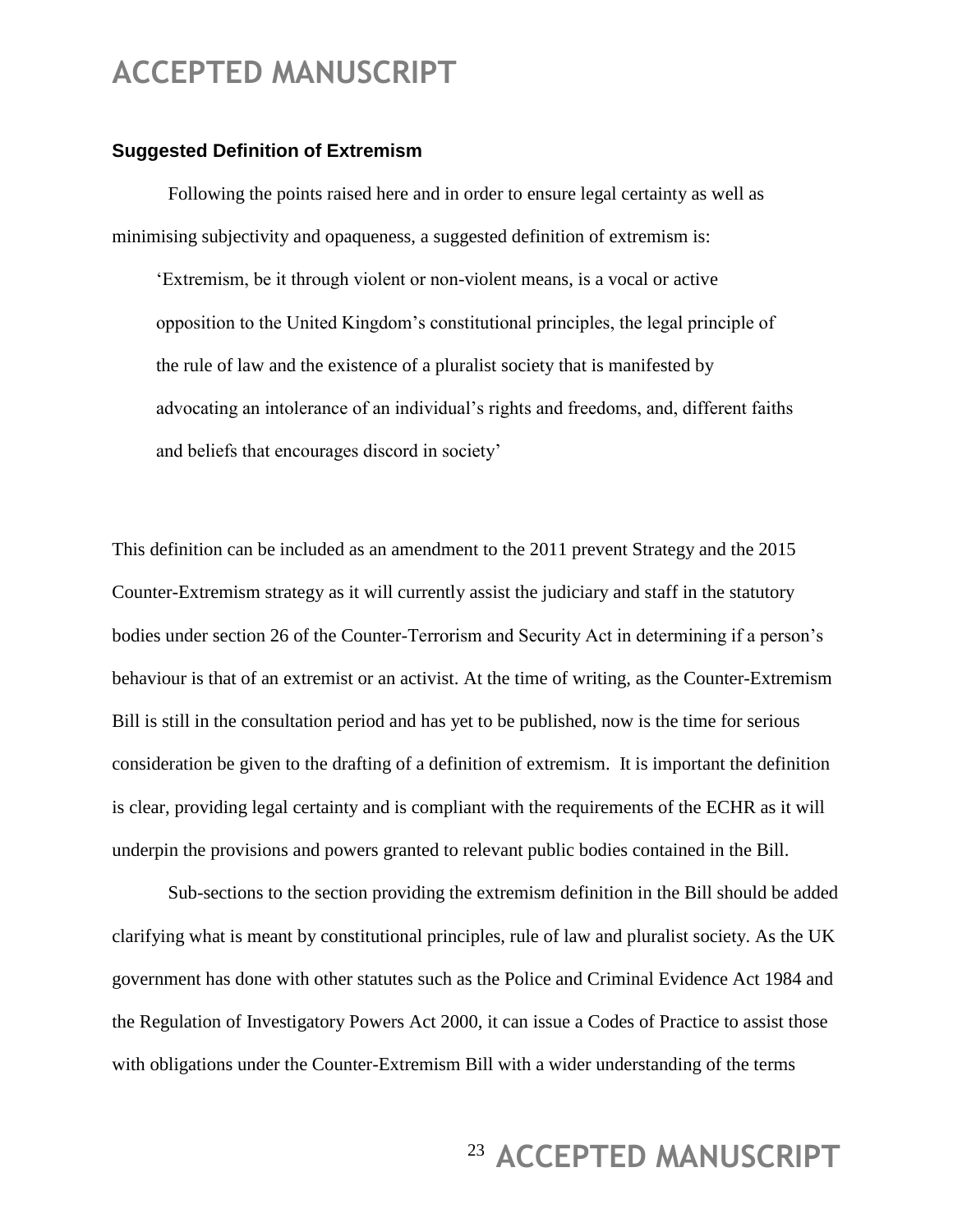contained in the definition along with an explanation differentiating between what is meant by extremism and activism. This would assist practitioners in particular who struggle to recognise when a person's behaviour is sufficiently extremist to raise concerns that they are vulnerable to being drawn into terrorism.

#### **Conclusion**

In attempting to deal with extremist behaviour at the pre-criminal stage, the UK"s Prevent strategies have had a difficult journey. This was not helped by the earlier strategies focusing on violent extremism linked to Islamist ideology that created a divisiveness with the UK and as its Muslim community felt demonised and alienated. While the 2011 Prevent strategy along with the 2015 Counter-Extremism strategy included all forms of extremism, by introducing a statutory obligation on staff in public bodies to prevent people from being drawn into terrorism has compounded suspicions that Prevent is another layer of surveillance that due to the views and beliefs they hold brings individuals under the gaze of state authorities.

Part of the problem Prevent has had is with the current definition of extremism contained within the current Prevent and Counter-Extremism strategies. Although not a statutory definition, it is the only definition staff in public bodies and the judiciary are working from. The problem is in its present form the definition is subjective, awkward and opaque. This is evidenced by using terms such as "fundamental British values". As examined above, just this term is problematic as with being so subjective it is divisive and can lead to some communities disassociating themselves from Britishness.

In the need for a definition that provides legal certainty, it is important that all forms of extremism, both violent and non-violent, is differentiated with not-violent activism. As non-

# <sup>24</sup> ACCEPTED MANUSCRIPT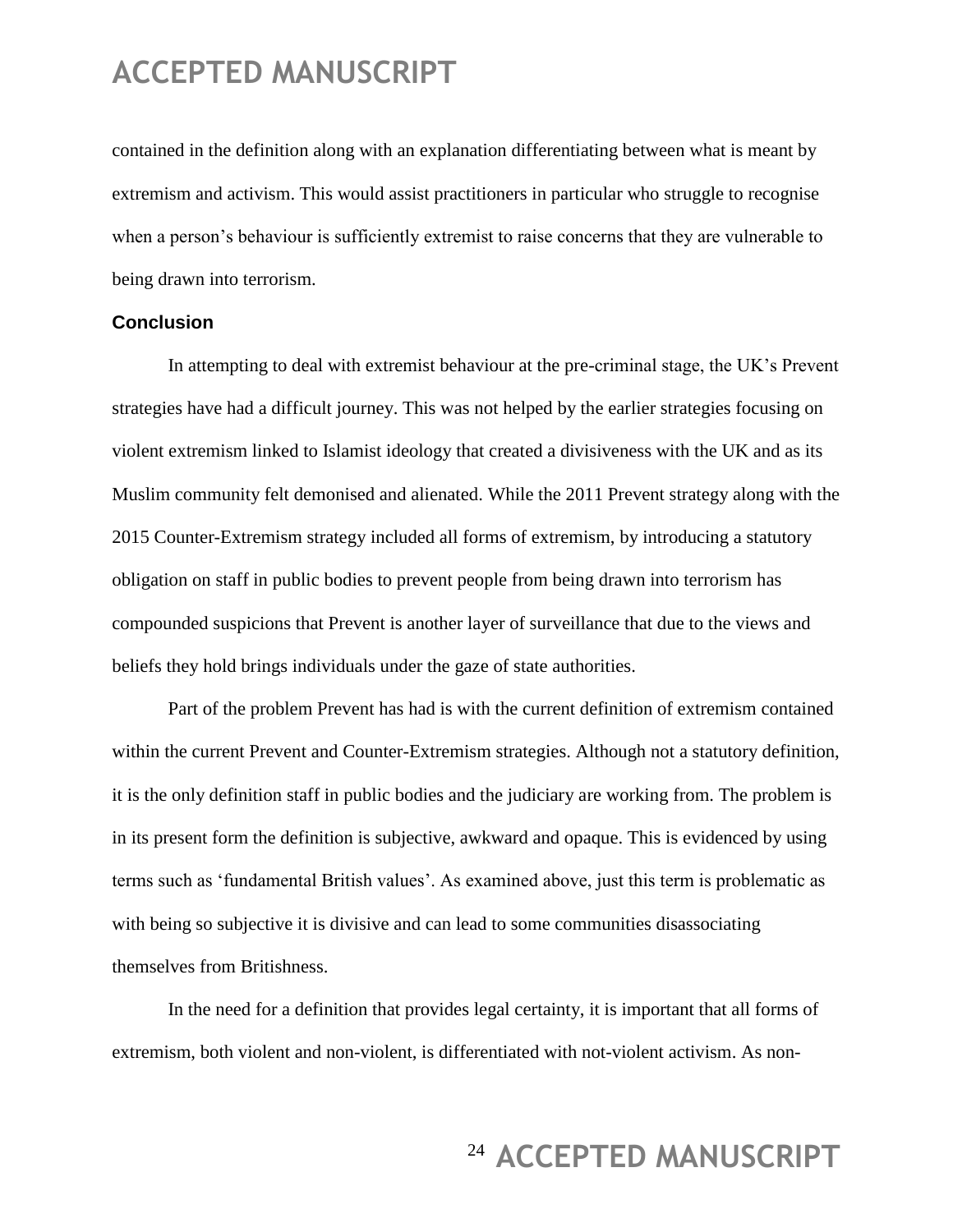violent extremism supports and glorifies the use of violence, both violent and non-violent extremists share a common agenda and as such it is recommended that all forms of extremism is prevented. Not-violent activism differs from non-violent extremism as activism does not support or glorify violence and accepts that change in a pluralist society can only be achieved though constitutional principles under the rule of law. An activist can have radical views denouncing government policy as well as being critical of societal norms. This ensures by recognising and accepting activism in a democratic state, any legislation, strategy or policy is compatible with the ECHR. It also demonstrates strategies and legislation are not about policing individuals who have radical, opposing thoughts and beliefs.

Although this work is critical of the UK"s current definition of extremism, this is not a condemnation of attempts to try and prevent individuals with views and beliefs that challenge accepted political, religious or social norms being drawn into terrorist activity. It is submitted this analysis of the current extremism definition is to elucidate current problems and issues that has led to there being so many concerns, not just with what amounts to extremism but with Prevent as a whole. This critique of the definition of extremism has been carried out with a desire for this strategy to achieve its aim of helping those who are vulnerable or likely to be drawn into terrorist activity. It is important in liberal democracies there are opposing views, some of which are radical as this leads to healthy debate. This is activism and it is important that in any documentation it is stressed that activists, even those who are diametrically opposed to many current processes, institutions and state activities are not the target of Prevent. When the UK introduces its Counter-Extremism Bill, defining extremism will take on even greater importance

# <sup>25</sup> ACCEPTED MANUSCRIPT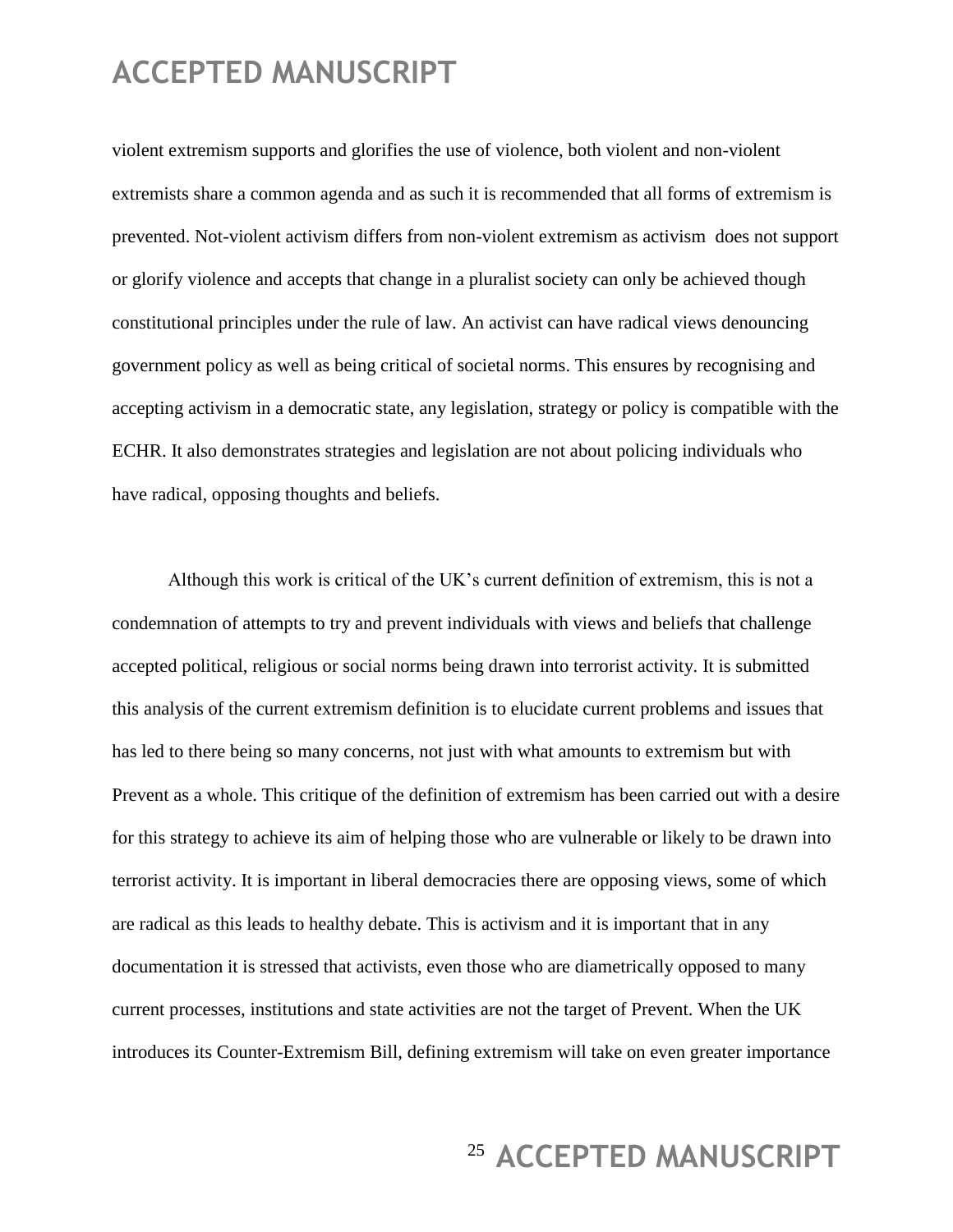as, once more it is emphasised the difference between activists and extremists is activists accept the existence of a pluralist society in which change can be brought about through constitutional processes within the legal principle of a rule of law. This could apply to other states in determining extremist behaviour.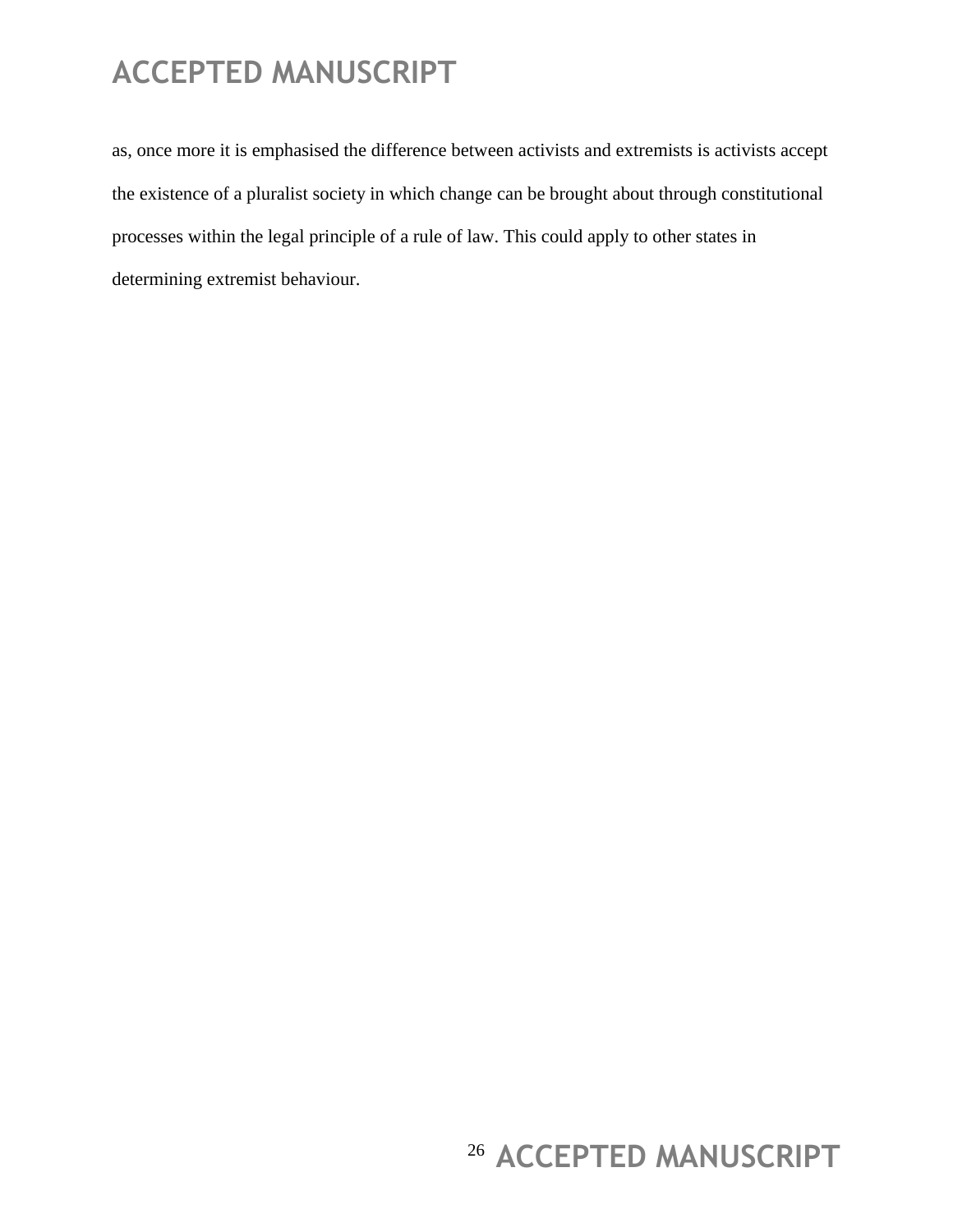<sup>1</sup> Therese O'Toole, Daniel DeHanas and Tariq Modood. "Balancing tolerance, security and Muslim engagement in the United Kingdom: the impact of the "Prevent" agenda" *Critical Studies on Terrorism* 5(3) (2012), p.373, 373-389; Lorenzo Vidino and James Brandon "Europe"s experience in countering radicalisation: approaches and challenges" *Journal of Policing, Intelligence and Counter Terrorism* 7(2) (2012), pp.163-164, 163-179; Andrew Staniforth *Preventing Terrorism and Violent Extremism* (Oxford: Oxford University Press, 2014), p.167; Rachel Briggs (2010) "Community engagement for counterterrorism: lessons for the United Kingdom" *International Affairs* 86(4) (2010). p.972, 971-981, Peter Rogers "Contesting and Preventing Terrorism: On the Development of the UK Strategic Policy on Radicalisation and Community Resilience" *Journal of Policing, intelligence and Counter Terrorism* 3(2) (2008). pp.44-46, 38-61

2 Phil Edwards "Closure through resilience: the case of Prevent" *Studies in Conflict & Terrorism* 39(4) (2016), P.298, 292-307

3 Ibid, p.302

<sup>4</sup> Paul Gallis, Kristin Archick, Francis Miko and Steven Woehrel "Muslims in Europe: Integration Polices in Selected Countries" 18th November 2005, Congressional Research Service, The Library of Congress (2005)

<sup>5</sup> Commission of the European Communities "Terrorist recruitment: addressing the factors contributing to violent radicalisation", Brussels 21.09.2005, COM(2005) 313 final" (2005)

# <sup>27</sup> ACCEPTED MANUSCRIPT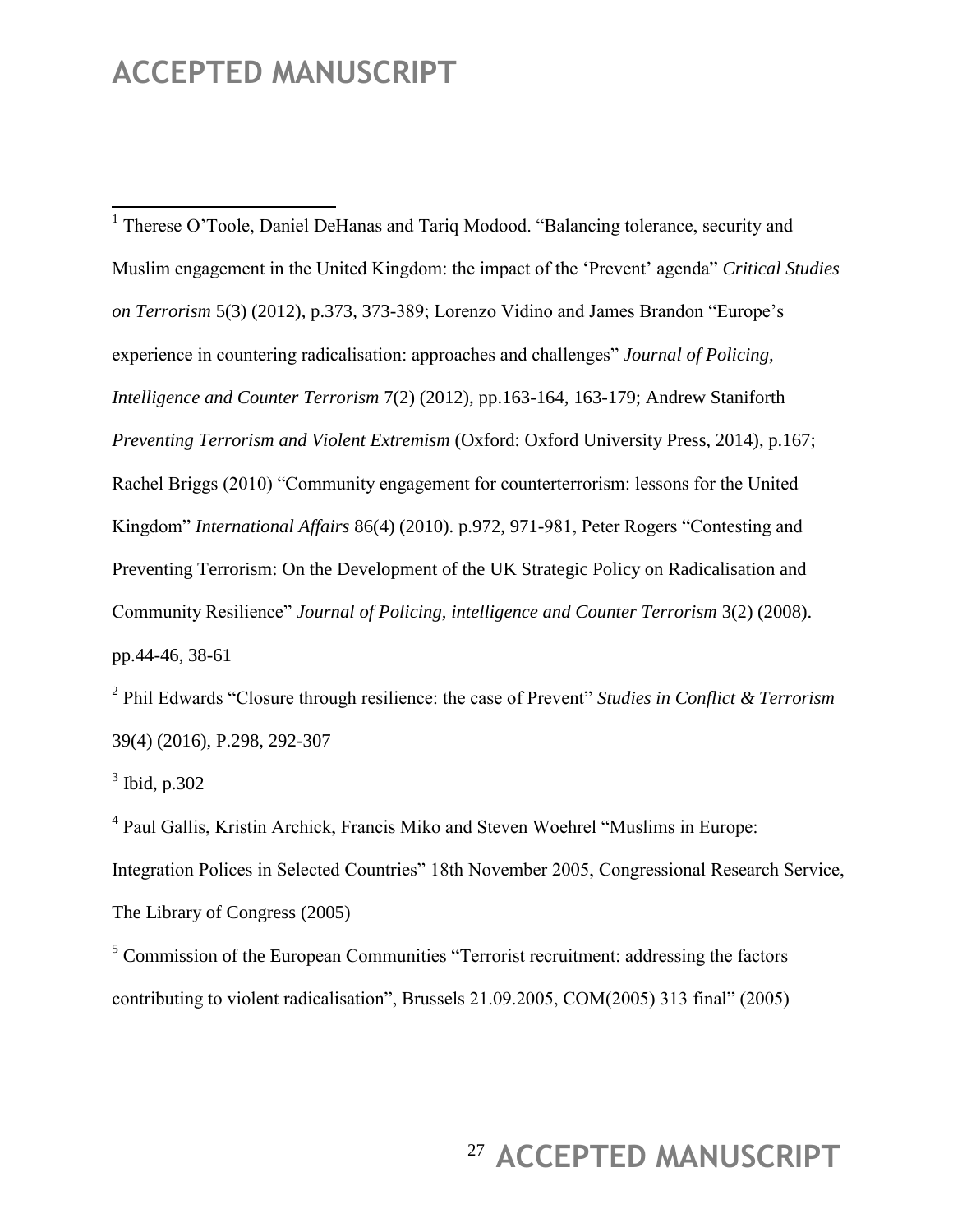available at http://eur-lex.europa.eu/legal-

 $\overline{a}$ 

content/EN/TXT/PDF/?uri=CELEX:52005DC0313&from=EN [accessed 12th April 2016], p.11.

<sup>6</sup> Council of the European Union "The European Union Counter-Terrorism Strategy", Brussels

30th November 2005 14469/05 REV 4, p.8

<sup>7</sup> Maleiha Malik "Engaging with Extremists" *International Review* 22(1) (2008). pp. 97-100, 85- 104; Deirdre Duffy "Alienated radicals and detached deviants: what do the lessons of the 1970 Falls Curfew and the alienation-radicalisation hypothesis mean for current British approaches to counter-terrorism?" *Policy Studies* 30(2) (2009). P. 138, 127-142

<sup>8</sup> Council of the European Union "Revised EU Radicalisation and recruitment Action Plan", Brussels 5th November 2009 1537/09 JAI786, pp.3-4

<sup>9</sup> HM Government "Countering International Terrorism: The United kingdom"s Strategy: July 2008" Cm 6888, available at

<https://www.gov.uk/government/uploads/system/uploads/attachment.../6888.pdf> [accessed 19th April 2016], p.6

 $10$  O'Toole et al [1], p.377

<sup>11</sup> Arun Kundnani *Spooked! How not to prevent violent extremism* (London: Institute of Race Relations, 2009) retrieved from http://www.irr.org.uk/pdf2/spooked.pdf [accessed 13th April 2016], p.25, Asim Qureshi "PREVENT: crating "radicals" to strengthen anti-Muslim narratives" *Critical Studies on Terrorism* 8(1) (2015), p.184, 181-191

 $12$  Oureshi [11], p.184

<sup>13</sup> David Omand *Securing the State* (Oxford: Oxford University Press, 2012), pp.67-80.

# <sup>28</sup> ACCEPTED MANUSCRIPT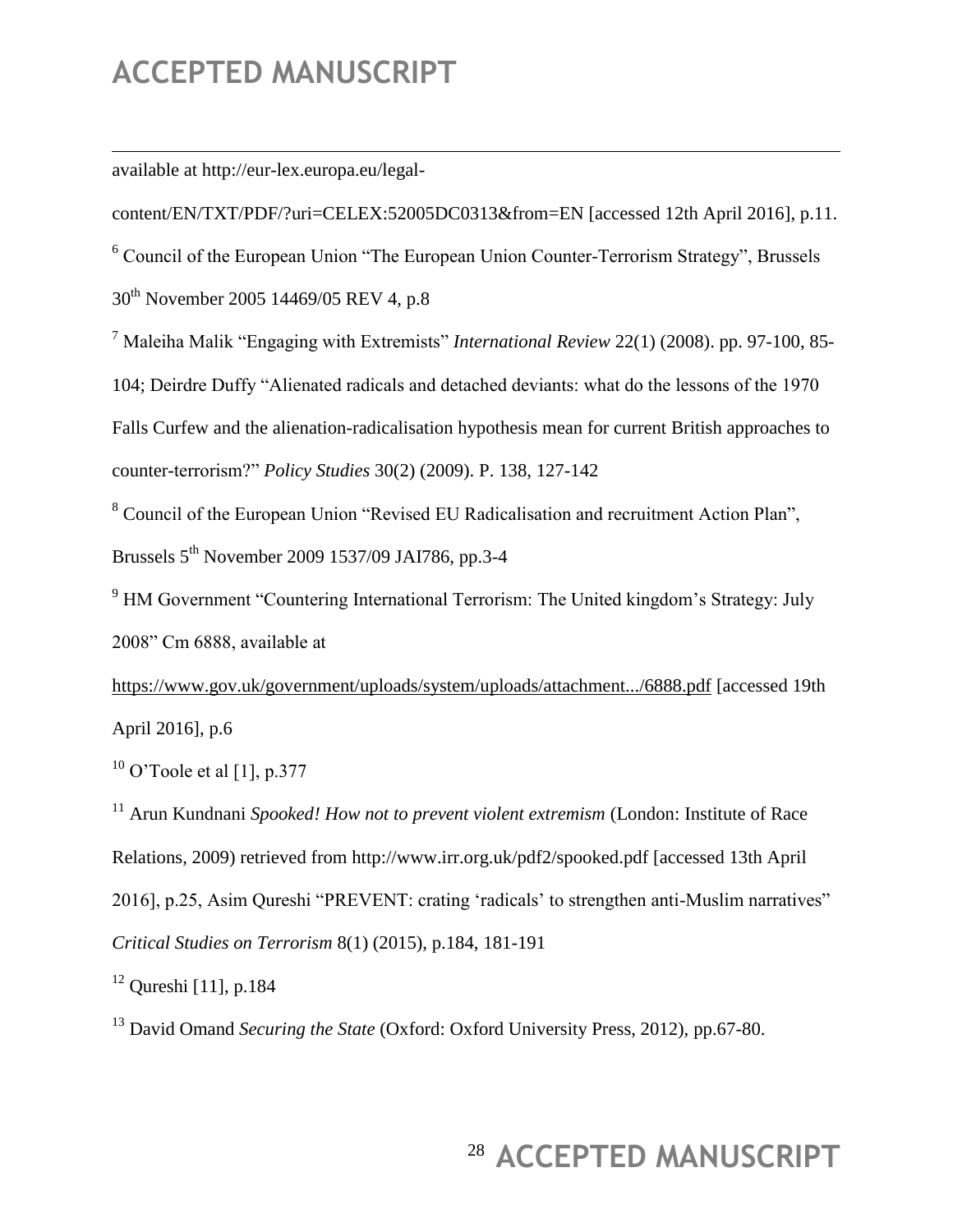<sup>14</sup> Paddy Hillyard *Suspect Community- Peoples' experience of the prevention of terrorism Act in Britain* (London; Pluto Press, 1993)

<sup>15</sup> House of Commons Communities and Local Government Committee "Preventing Violent" Extremism: Sixth report of Session 2009-10" HC65, 30<sup>th</sup> March 2010, London: The Stationary office Limited, available at

[http://www.publications.parliament.uk/pa/cm200910/cmselect/cmcomloc/65/65.pdf,](http://www.publications.parliament.uk/pa/cm200910/cmselect/cmcomloc/65/65.pdf) pp.3-4

<sup>16</sup> Anne Aly "The policy response to home-grown terrorism: reconceptualising Prevent and

Resilience as collective resistance" *Journal of Policing, Intelligence and Counter Terrorism* 8(1)

(2013). p.4, 2-18

 $\overline{a}$ 

<sup>17</sup> Arun Kundnani [11], House of Commons Communities and Local Government Committee[15], pp11-14

<sup>18</sup> Paul Bowers "Preventing violent extremism",  $12<sup>th</sup>$  March 2013, Standard Note: SN05993,

House of Commons Library, p.2

<sup>19</sup> Phil Edwards [2], p.302, HM Government *Prevent Strategy* Cm 8092 (London: the Stationary Office, 2011), p.7.

 $20$  HM Government [19] p.7.

<sup>21</sup> HM Government *CONTEST: The United Kingdom's Strategy for Countering Terrorism*  (London: The Stationary Office, 2011a), p.63.

<sup>22</sup> Paul Thomas "Youth, terrorism and education: Britain"s Prevent programme" *International Journal of Lifelong Education* 35(2) (2016), p.173, pp.171-187

 $^{23}$  Paul Thomas "Divorced but still con-habiting? Britain's Prevent/community cohesion policy tension" *British Politics* 9(4) (2014), p.474, pp.472-493

### <sup>29</sup> ACCEPTED MANUSCRIPT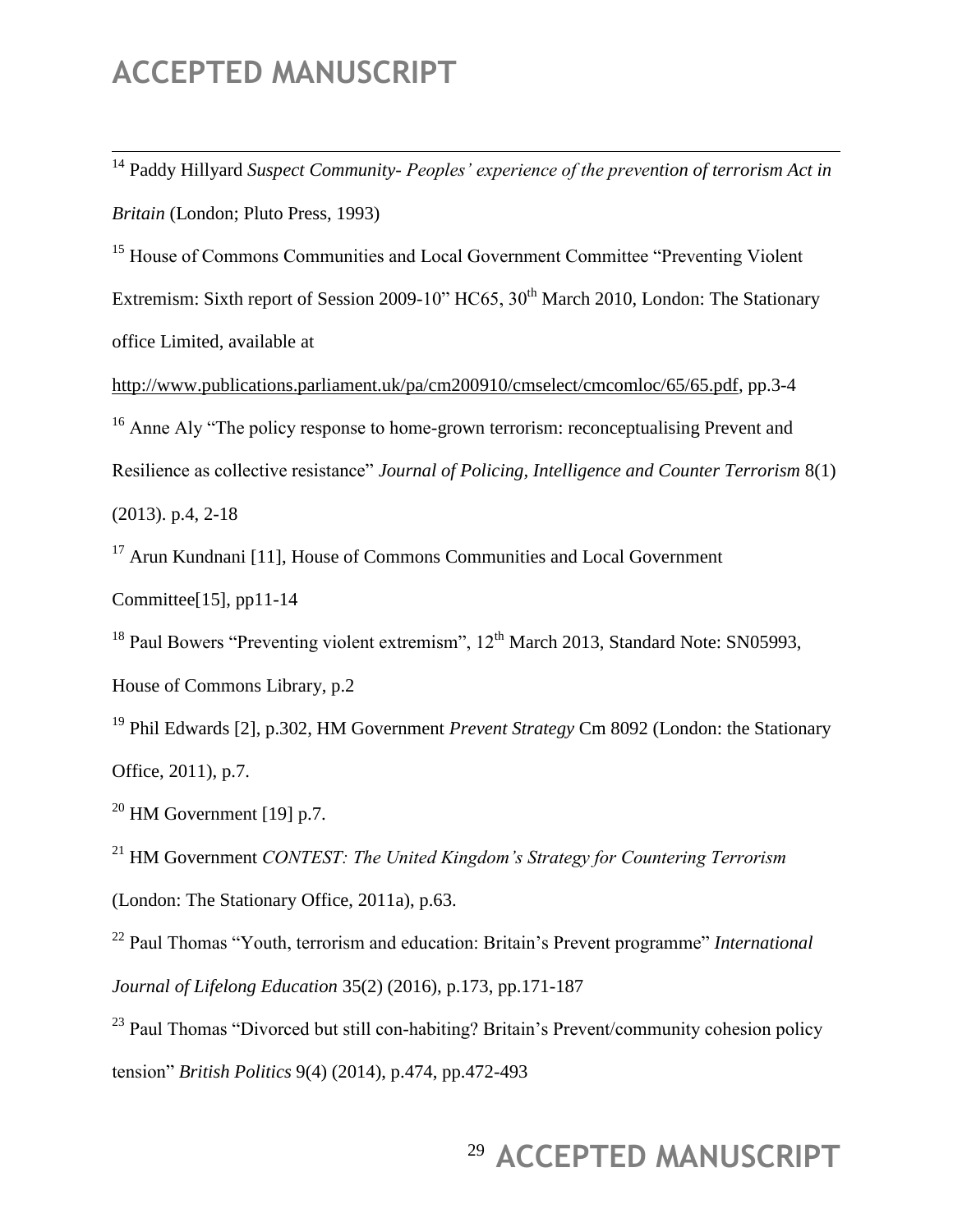$24$  HM Government [21], p.107

 $\overline{a}$ 

<sup>25</sup> Alex Carroll *Constitutional and Administrative Law* (8<sup>th</sup> edition) (Harlow: Pearson, 2015), p.676

<sup>26</sup> *Re Y (Wardship)* [2015] EWHC 2098, *A Local Authority v T and Others* [2016] EWFC 39, *London Borough Tower Hamlets v B* [2016] EWHC 1707

 $27$  These are local government, prisons, health and social care, and, the police

<sup>28</sup> BBC News "Lancashire "terrorist house" row "not a spelling mistake"" 20th January 2016

(2016a) available at http://www.bbc.co.uk/news/uk-england-lancashire-35354061 [accessed 3rd March 2016]

<sup>29</sup> BBC News "Radicalisation fear over cucumber drawing boy,  $4$ "  $11<sup>th</sup>$  March 2016 (2016b) available at http://www.bbc.co.uk/news/uk-england-beds-bucks-herts-35783659 [accessed 11th March 2016]

<sup>30</sup> Alan Williams "Father's fury at school who called in social services because son, eight said he wanted to "fight terrorist" after seeing Syrian refugees on the news" *Daily Mail* 2nd March 2016 available at http://www.dailymail.co.uk/news/article-3472655/Father-s-fury-school-calls-socialservices-son-8-told-teachers-wanted-fight-terrorists-watching-news-report-Syrian-refugeecrisis.html [accessed 4th March 2016]

 $31$  Keith McVeigh, K. "NUS fights back against government's "chilling" counter-radicalisation strategy" *The Guardian* 2<sup>nd</sup> September 2015 retrieved from

http://www.theguardian.com/education/2015/sep/02/nus-fights-back-against-governmentschilling-counter-radicalisation-strategy [accessed 4th November 2015]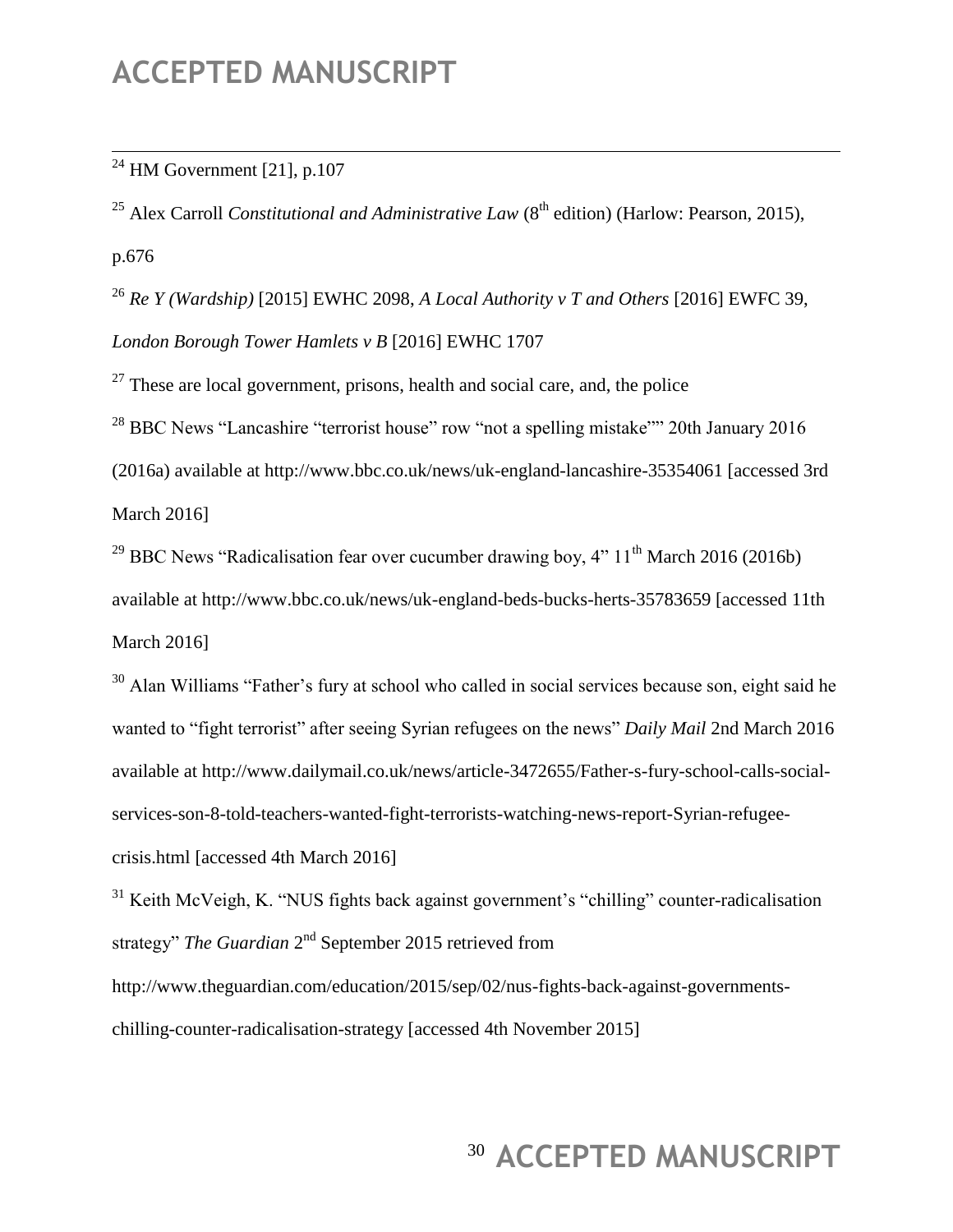$\overline{a}$ 

 $31$  Educators not Informants website (2015) available at

https://educatorsnotinformants.wordpress.com/ [accessed 1st March 2016]

 $32$  Educators not Informants website (2015) available at

https://educatorsnotinformants.wordpress.com/ [accessed 1st March 2016]

<sup>33</sup> Institute of Race Relations "Education not Surveillance" 22nd October 2015 available at

http://www.irr.org.uk/news/education-not-surveillance/ [accessed 4th November 2015]

<sup>34</sup> BBC "Teachers warn extremism policy prevents open debate" BBC News 28th march 2016

(2016) available at http://www.bbc.co.uk/news/education-35907831 [accessed 12th April 2016]

<sup>35</sup> Rob Merrick "Oxford University vice-chancellor says Prevent strategy "wrong-headed"" *The Independent* 22nd September 2016 available at

[http://www.independent.co.uk/news/uk/politics/oxford-university-vice-chancellor-says-prevent](http://www.independent.co.uk/news/uk/politics/oxford-university-vice-chancellor-says-prevent-strategy-wrong-headed-a7323916.html)[strategy-wrong-headed-a7323916.html](http://www.independent.co.uk/news/uk/politics/oxford-university-vice-chancellor-says-prevent-strategy-wrong-headed-a7323916.html) [accessed 25th September 2016]

<sup>36</sup> Cage (2016) "The 'Science' of Pre-Crime: The Secret 'Radicalisation' Study Underpinning Prevent", 29th September 2016 available at [http://cage.ngo/wp-](http://cage.ngo/wp-content/uploads/2016/09/CAGESciencePreCrime_Report.pdf)

[content/uploads/2016/09/CAGESciencePreCrime\\_Report.pdf](http://cage.ngo/wp-content/uploads/2016/09/CAGESciencePreCrime_Report.pdf) [accessed 29th September 2016]

 $37$  Monica Lloyd and Christopher Dean "The development of structured guidelines for assessing risk in extremist offenders" *Journal of Threat assessment and Management* 2(1) (2015), 40-52 <sup>38</sup> Cage [36], p.11

<sup>39</sup> Royal College of Psychiatrists "Counter-terrorism and psychiatry" Position Statement PS04.16, September 2016 available at [http://www.rcpsych.ac.uk/pdf/PS04\\_16.pdf](http://www.rcpsych.ac.uk/pdf/PS04_16.pdf) [accessed 30<sup>th</sup>] September 2016], p.7

# <sup>31</sup> ACCEPTED MANUSCRIPT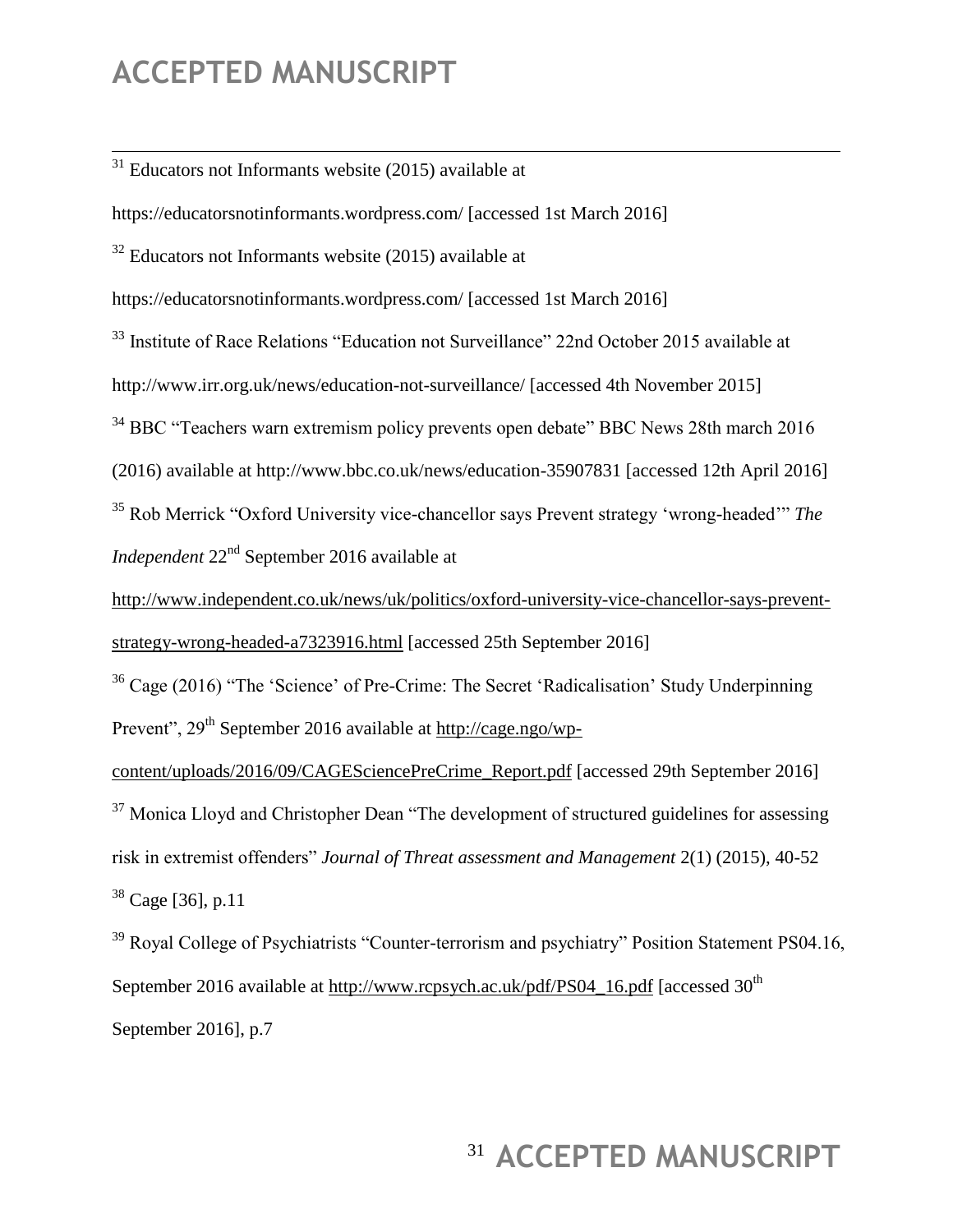l

<sup>40</sup> Alice Ross "Academics criticise anti-radicalisation strategy in open letter" *The Guardian*, 29<sup>th</sup> September 2016, available at [https://www.theguardian.com/uk-news/2016/sep/29/academics](https://www.theguardian.com/uk-news/2016/sep/29/academics-criticise-prevent-anti-radicalisation-strategy-open-letter)[criticise-prevent-anti-radicalisation-strategy-open-letter](https://www.theguardian.com/uk-news/2016/sep/29/academics-criticise-prevent-anti-radicalisation-strategy-open-letter) [accessed 29th September 2016], Robert Verkaik "Government "must publish questionable science" behind controversial counterterrorism strategy" The Independent  $30<sup>th</sup>$  September 2016 available at [http://www.independent.co.uk/news/uk/home-news/prevent-terrorism-strategy-government](http://www.independent.co.uk/news/uk/home-news/prevent-terrorism-strategy-government-must-publish-evidence-royal-college-psychiatrists-a7338096.html)[must-publish-evidence-royal-college-psychiatrists-a7338096.html](http://www.independent.co.uk/news/uk/home-news/prevent-terrorism-strategy-government-must-publish-evidence-royal-college-psychiatrists-a7338096.html) [accessed 30th September 2016]

<sup>41</sup> Robert Verkaik "Government 'must publish questionable science' behind controversial counter-terrorism strategy" The Independent  $30<sup>th</sup>$  September 2016 available at [http://www.independent.co.uk/news/uk/home-news/prevent-terrorism-strategy-government](http://www.independent.co.uk/news/uk/home-news/prevent-terrorism-strategy-government-must-publish-evidence-royal-college-psychiatrists-a7338096.html)[must-publish-evidence-royal-college-psychiatrists-a7338096.html](http://www.independent.co.uk/news/uk/home-news/prevent-terrorism-strategy-government-must-publish-evidence-royal-college-psychiatrists-a7338096.html) [accessed 30th September 2016]

<sup>42</sup> John Gearson and Hugo Rosemont "CONTEST as Strategy: Reassessing Britain's Counterterrorism Approach" *Studies in Conflict & Terrorism* 38(12) (2015), p. 1042, pp.1038- 1064

<sup>43</sup> Malcom Nance *The terrorists of Iraq: Inside the Strategy and tactics of the Iraq Insurgency 2003-2014* (Boca Raton: Taylor & Francis 2015), pp.297-312

44 Daniel Byman *Al Qaeda, the Islamic state and the Global Jihadist Movement* (Oxford: Oxford university Press 2015), pp. 163-183

<sup>45</sup> HM Government Counter-Extremism Strategy Cm9148, October 2015, Her Majesty"s Stationary Office, p.5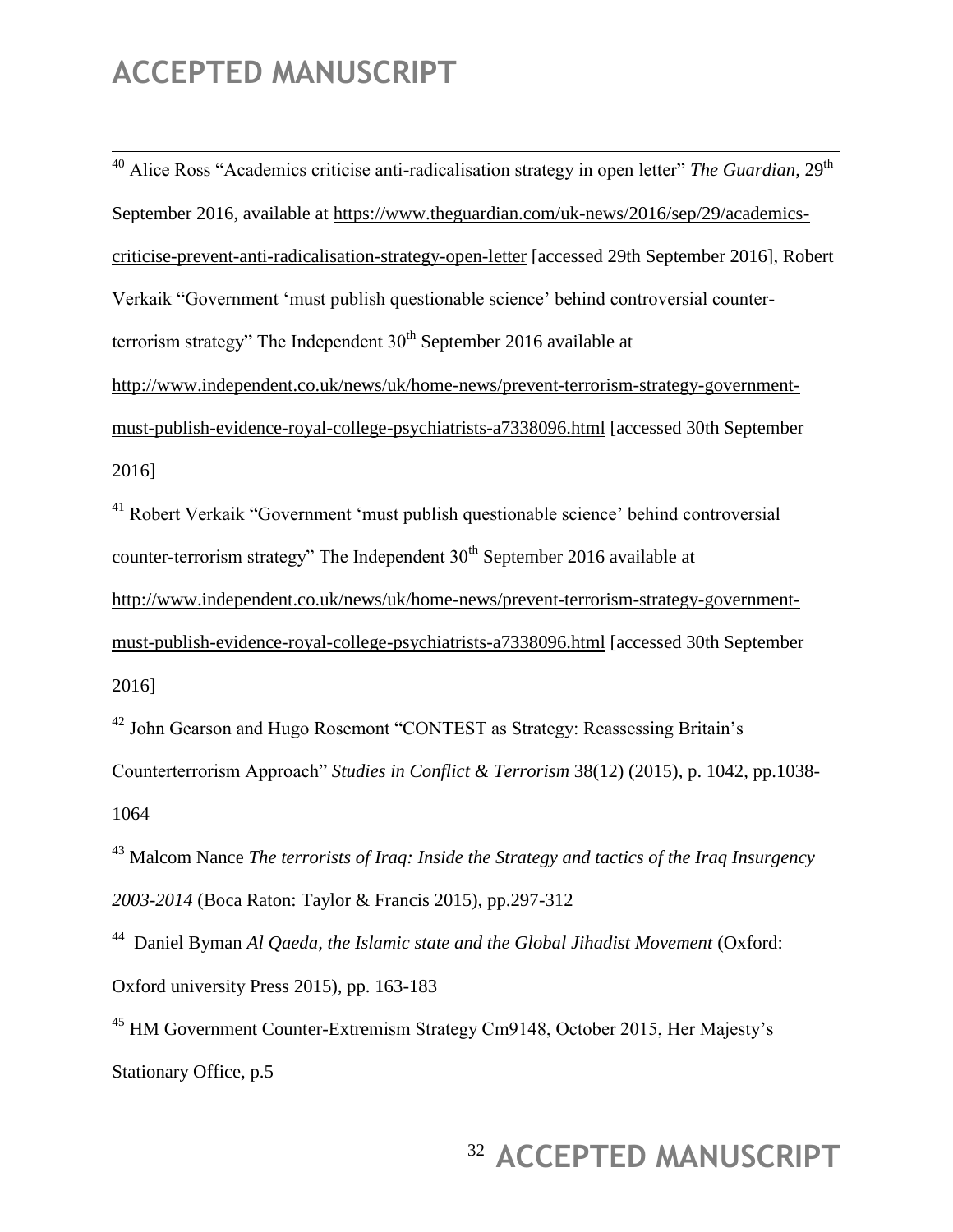#### l  $46$  Ibid, p.9

 $47$  Joanna Dawson "Counter-extremism policy: an overview" Briefing Paper 7238, 19<sup>th</sup> May

2016, House of Commons Library, available at

[http://researchbriefings.files.parliament.uk/documents/CBP-7238/CBP-7238.pdf,](http://researchbriefings.files.parliament.uk/documents/CBP-7238/CBP-7238.pdf) [accessed 27<sup>th</sup>]

September 2016], p.9

<sup>48</sup> Ibid, p19 and p.29 (In 2016 the UK announced it would be introducing a Counter-Extremism and Safeguarding Bill in the 2016/17 Parliament)

 $49$  HM Government [45], p.9

<sup>50</sup> Thomas Martin "Governing an unknowable future: the politics of Britain's Prevent policy" *Critical Studies on Terrorism* 7(1) (2014), p.71, 62-78

 $51$  Ibid, p.68

 $52$  Cage "Cage's response to Counter-Extremism and Safeguarding Bill" Cage Blog 19th May 2016 available at http://www.cageuk.org/article/cages-response-to-counter-extremism-andsafeguarding-bill/ [accessed 23rd may 2016]

<sup>53</sup> Mark Sedgewick "The Concept of radicalisation as a Source of Confusion" *Terrorism and Political Violence* 22(4) (2010), p.490, 479-494

 $<sup>54</sup>$  HM Government [21], p.12, HM Government [45], p.12</sup>

<sup>55</sup> Mark Elliott and Robert Thomas *Public Law* (2nd edition) (Oxford: Oxford University Press, 2012), p.62.

<sup>56</sup> Ibid, p.63.

<sup>57</sup> Ian Loveland *Constitutional law, Administrative Law and Human Rights: A critical introduction* (6th edition) (Oxford: Oxford University Press, 2012), p.50.

# <sup>33</sup> ACCEPTED MANUSCRIPT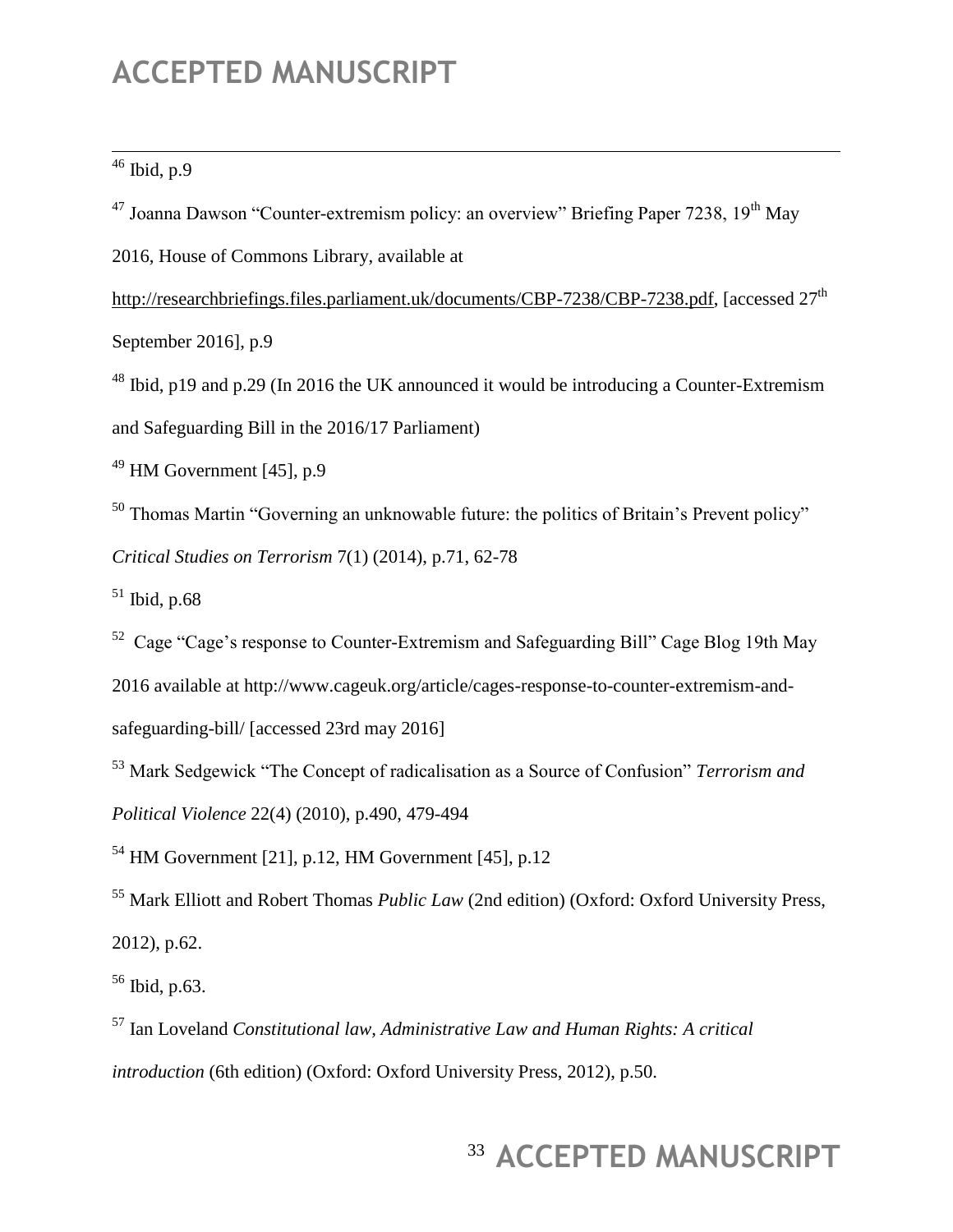<sup>58</sup>Adam Tomkins *Public Law* (Oxford: Oxford University Press, 2003), p.78.

<sup>59</sup> Anna Kaczorowska European Law (2nd edition) (London: Routledge, 2011) pp.340-341.

 $60$  Loveland [57], p.50.

 $61$  Ibid, pp.4-5.

l

<sup>62</sup> Rodney Brazier *Constitutional Reform: reshaping the British Political System* (Oxford:

Oxford University Press, 2008), p.161.

<sup>63</sup> Elliott and Thomas [55], p156

 $64$  HM Government [19], p.25

 $<sup>65</sup>$  HM Government [45], pp.10-13</sup>

<sup>66</sup> Marieke de Goode and Stephanie Simon "Governing Future Radicals in Europe" *Antipode* 45(2) (2013), p.317, 315-335

<sup>67</sup> Alex Schmid "Violent and non-Violent Extremism: Two Sides of the Same Coin?" ICCT

Research paper May 2014 available at [https://www.icct.nl/download/file/ICCT-Schmid-Violent-](https://www.icct.nl/download/file/ICCT-Schmid-Violent-Non-Violent-Extremism-May-2014.pdf)

[Non-Violent-Extremism-May-2014.pdf](https://www.icct.nl/download/file/ICCT-Schmid-Violent-Non-Violent-Extremism-May-2014.pdf) [accessed 27th September 2016], p.11

<sup>68</sup> Jamie Bartlett, Jonathan Birdwell and Michael King "the edge of violence: a radical approach to extremism" (2010) available at [http://www.demos.co.uk/files/Edge\\_of\\_Violence\\_-\\_web.pdf](http://www.demos.co.uk/files/Edge_of_Violence_-_web.pdf) [accessed 27th September 2016], p.38

 $69$  Ibid, p.39

 $70$  Sedgewick [53], p.489

<sup>71</sup> European Commission"s Expert Group on Violent Radicalisation "Radicalisation Processes leading to Acts of Terrorism". Report submitted to the European Commission 15<sup>th</sup> May 2008 available at

### <sup>34</sup> ACCEPTED MANUSCRIPT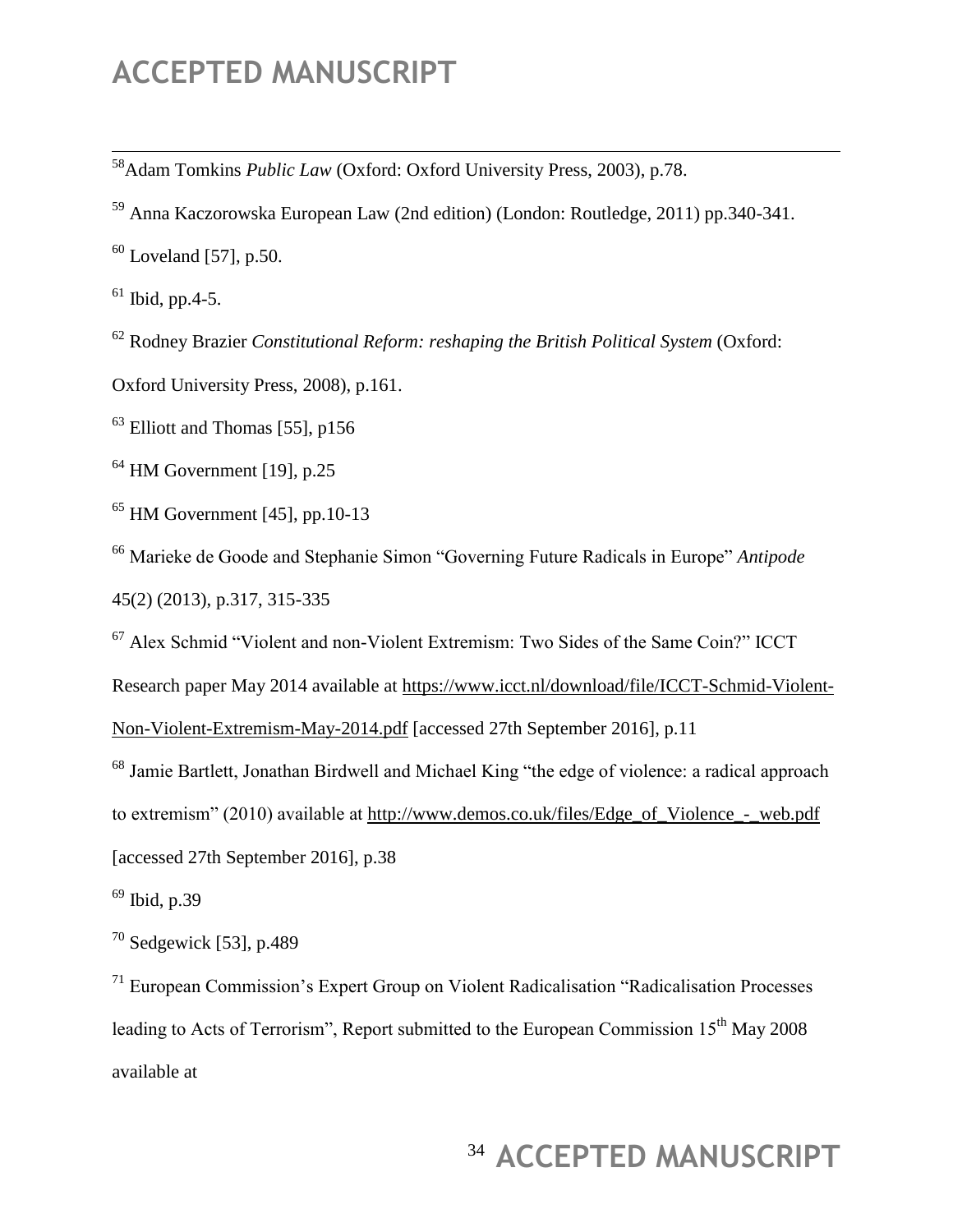[http://www.rikcoolsaet.be/files/art\\_ip\\_wz/Expert%20Group%20Report%20Violent%20Radicalis](http://www.rikcoolsaet.be/files/art_ip_wz/Expert%20Group%20Report%20Violent%20Radicalisation%20FINAL.pdf)

[ation%20FINAL.pdf](http://www.rikcoolsaet.be/files/art_ip_wz/Expert%20Group%20Report%20Violent%20Radicalisation%20FINAL.pdf) [accessed  $27<sup>th</sup>$  September 2016]

 $72$  Schmid [67], p.15

 $73$  Ibid, p.15

l

 $74$  Ibid, p.18

 $75$  Ibid, p.19

<sup>76</sup> Ibid, p.20

 $^{77}$  BBC News (2015) "radicals: The Proud racist – BBC News" available at

<https://www.youtube.com/watch?v=gjVE4J4mBRA> [accessed  $1<sup>st</sup>$  October 2016]

<sup>78</sup> National Action website available at<http://national-action.info/statement/> [accessed  $28<sup>th</sup>$ September 2016]

<sup>79</sup> National Action "Refugees NOT welcome" available at

<https://www.youtube.com/watch?v=Xbb08AbSCbE> [accessed  $26<sup>th</sup>$  September 2016]

 $80$  Channel 4 news "national Action's Zack Davies guilty of attempted murder"  $25<sup>th</sup>$  June 2015 available at http://www.channel4.com/news/national-actions-zack-davies-guilty-of-attemptedmurder

<sup>81</sup> Britain First Website "Britain First and racism" available at<http://www.britainfirst.org/racism/> [accessed  $26<sup>th</sup>$  September 2016]

<sup>82</sup> Oliver Wright and Harry Cockburn "Britain First: Who are the far-right group whose name was allegedly shouted by Jo Cox's killer?" *The Independent*, 16<sup>th</sup> June 2016, available at [http://www.independent.co.uk/news/uk/crime/jo-cox-dead-britain-first-tommy-mair-who-are](http://www.independent.co.uk/news/uk/crime/jo-cox-dead-britain-first-tommy-mair-who-are-the-far-right-political-group-a7086151.html)[the-far-right-political-group-a7086151.html](http://www.independent.co.uk/news/uk/crime/jo-cox-dead-britain-first-tommy-mair-who-are-the-far-right-political-group-a7086151.html) [accessed 25th August 2016]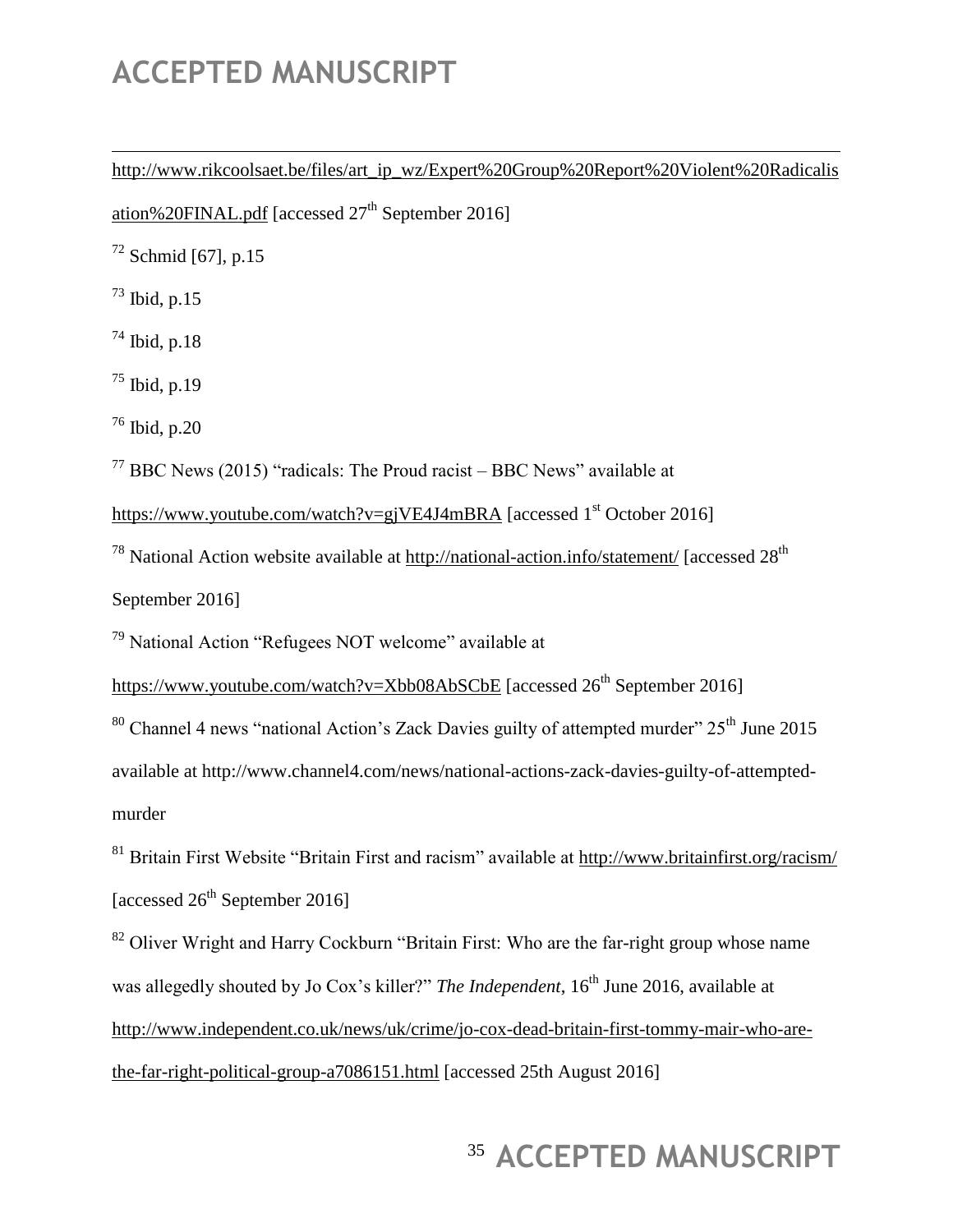$83$  BBC News "Jo Cox MP death"  $4<sup>th</sup>$  October 2016 available at [http://www.bbc.co.uk/news/uk](http://www.bbc.co.uk/news/uk-england-37550060)[england-37550060](http://www.bbc.co.uk/news/uk-england-37550060) [accessed 4th October 2016]

<sup>84</sup> Press Association "Internet troll facing jail after violent anti-Semitic threats to Labour MP" the Guardian  $27<sup>th</sup>$  July 2016 available at [https://www.theguardian.com/uk-news/2016/jul/27/internet](https://www.theguardian.com/uk-news/2016/jul/27/internet-troll-jail-violent-antisemitic-threats-labour-mp-luciana-berger)[troll-jail-violent-antisemitic-threats-labour-mp-luciana-berger](https://www.theguardian.com/uk-news/2016/jul/27/internet-troll-jail-violent-antisemitic-threats-labour-mp-luciana-berger) [accessed 21st August 2016]  $85$  Schmid [67], p25

<sup>86</sup> Ibid, p.22

l

<sup>87</sup> Bartlett, Birdwell and King [69], p.38

<sup>88</sup> Paul Routledge *John Hume: A Biography* (London: Harper Collins 1997), pp.230-250. Peter Taylor Provos the IRA & Sinn Fein ( London: Bloomsbury 1997), pp.302-306

<sup>89</sup> House of Lords Hansard "Queen"s Speech 18th May 2016, Volume 773" (2016) available at https://hansard.parliament.uk/lords/2016-05-18/debates/16051852000171/QueenSSpeech

[accessed 23rd May 2016]

<sup>90</sup> Gov.UK "Press Release: Counter-Extremism Bill – National Security Council meeting" (2015) available at https://www.gov.uk/government/news/counter-extremism-bill-national-securitycouncil-meeting [accessed 16th May 2015]

 $91$  David Anderson OC The Terrorism Acts in 2014 (London: HMSO, 2015) available at https://terrorismlegislationreviewer.independent.gov.uk/wp-content/uploads/2015/09/Terrorism-Acts-Report-2015-Print-version.pdf [accessed 7th October 2015]

<sup>92</sup> Article 10 ECHR

<sup>93</sup> Article 9 ECHR